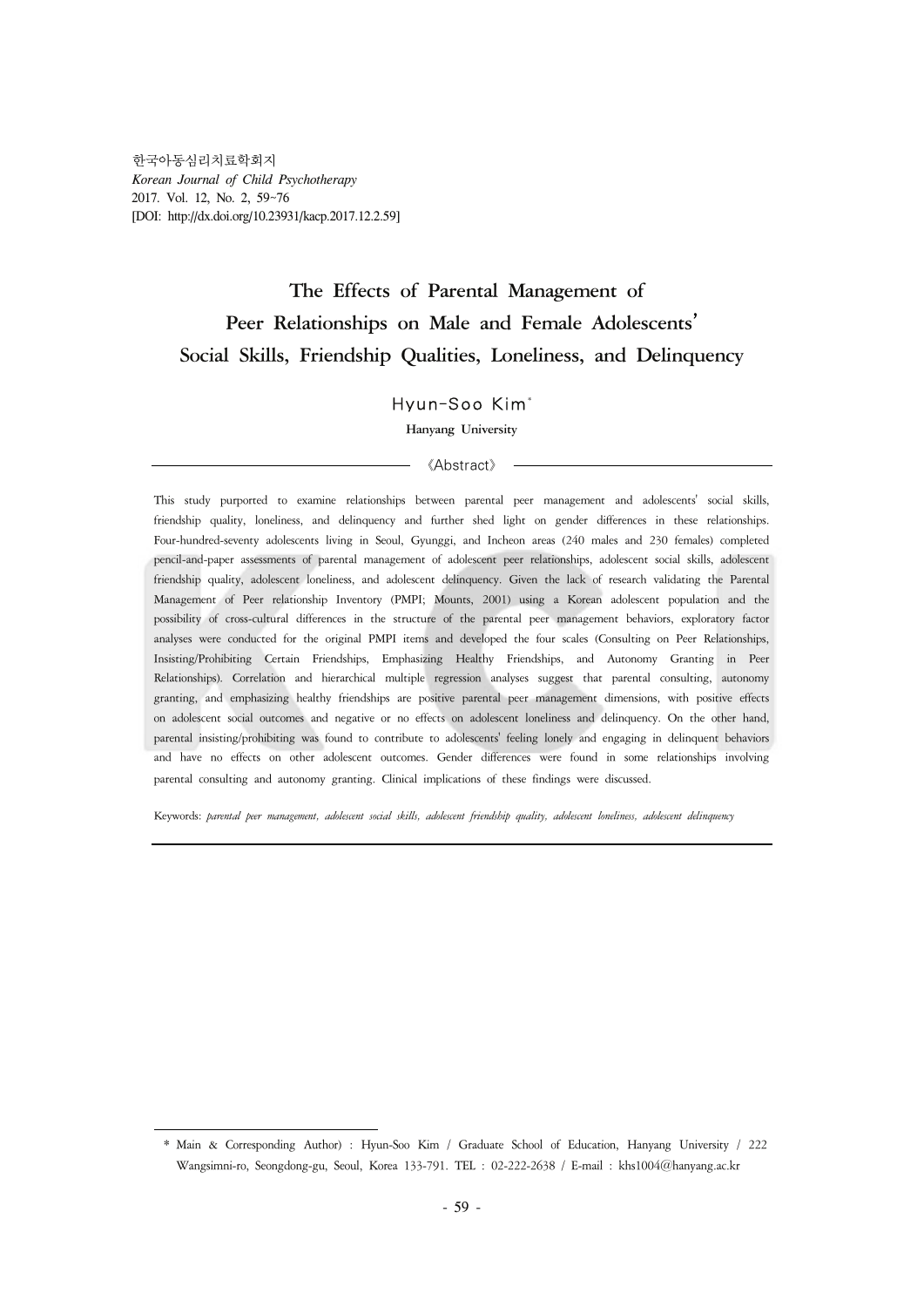Parenting researchers have made a conceptual distinction between parenting styles and parenting behaviors, and assumed parenting behaviors, rather than parenting styles, have more direct influences on emotional and behavioral outcomes in their child (e.g., Darling & Steinberg, 1993; Maccoby, 1992). Parenting style, defined as a global set of parental attitudes, goals, and patterns of parenting practices, is hypothesized to create an emotional climate for the parent-child relationship. That is, parenting style is a general pattern of caregiving that provides context for specific episodes of parental childrearing behaviors. In contrast, parenting behaviors are conceptualized as specific kinds of parental interactions with children in specific situations. Parenting style has been conceptualized as a moderator rather than a direct predictor of children's psychosocial outcomes (e.g., Darling & Steinberg, 1993).

Given the direct nature of parenting behaviors, relative to parenting styles, in affecting psychosocial adjustment in offsprings, recent parenting studies have focused more on parenting behaviors than parenting styles. This is also true in an area of parental peer management. Researchers in this field want to address the importance of specific parental peer management behaviors, such as helping children to meet good friends and talking with children about ways of making new friends, in their offsprings' peer relationships. Moreover, as a recognition that parents engage in a variety of parenting practices or management behaviors in an effort to affect their

adolescent child's peer relationships increases (e.g., Kerr & Stattin, 2000; Stattin & Kerr, 2000), researchers have extended their research targets from school-aged children to adolescents (e.g., Mounts, 2000, 2004, 2011; Mounts & Kim, 2009; Soenens, Vansteenkiste, Smits, Lowet, & Goossens, 2007; Vernberg, Beery, Ewell, & Abwender, 1993; Youniss, DeSantis, & Henderson, 1992).

Literature on parental peer management behaviors has documented that various parental peer management behaviors play a role in influencing peer-related outcomes in adolescent children. Representatively, parental consulting on peer relationships was consistently reported to work positively to adolescents' responsibility and cooperation social skills, peer relationships, delinquency, and drug use (Mounts, 2004, 2011). In a similar vein, parental supporting and autonomy granting is each reported to be related to adolescents' high sense of belonging to peer group and better peerrelated outcomes. Specifically, Mounts (2004) found that high levels of parental autonomy granting with regard to peer issues were linked to low levels of adolescents' peer conflicts and low involvement in delinquent behaviors and drug use.

Contrary to parental consulting, supporting, and autonomy-granting, parental prohibiting and guiding of certain peer relationships is reported to be negatively related to adolescents' indices of social adjustment (Soenens et al., 2007). Soenens et al. (2007), for example, found that high levels of parental prohibition and guidance were linked to adolescents' high hanging around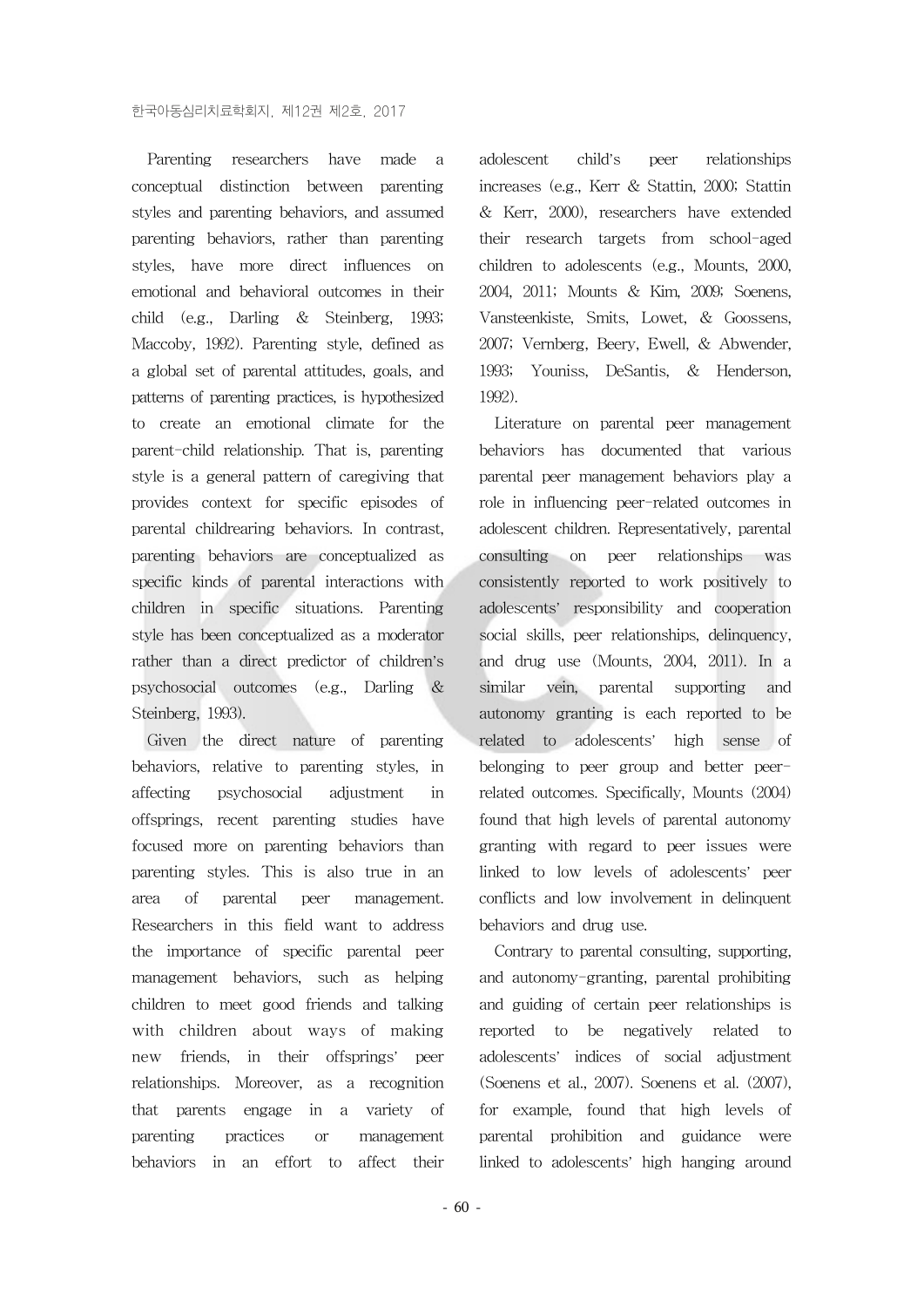with delinquent friends and less feeling of membership to peer groups. On the other hand, parental mediation of child's peer relationships, another parental peer management dimension frequently examined by researchers. seems to have heterogeneous items, including items pertaining to parental support and items pertaining to parental prohibition and guidance, at the same time. This heterogeneity causes difficulties addressing the true nature of the role of parental peer management behaviors by presenting mixed implications to adolescents' social and other peer related outcomes.

Despite the fact that research has been attempted to address the effects of parental peer management on adolescent children's social and delinquent outcomes, these efforts have mostly been made in Western cultures. Such effort has rarely been made to Korean adolescent group. Studies attempted so far in Korea have examined the relationships between parenting styles and adolescent children's psychosocial adjustment. However, as Darling and Steinberg (1993) contended, parenting styles create an emotional climate for the parent-child relationship. More direct effects could come from specific parental peer management behaviors. Furthermore, the previous findings have suggested a moderation of adolescent gender in the effects of parenting on adolescent adjustment outcomes (Brown, Odueyungungbo, Thabane, Byrne, & Smart, 2010; Chang, Schwartz, Dodge, & McBride-Chang, 2003; Cunningham, Kliewer, & Garner, 2009; Griffin, Botvin, Scheier, Diaz, & Miller, 2000; Kwon & Lee, 2006; Rothbaum & Weisz, 1994). However,

this type of gender moderation has not been investigated in the field of parental peer management.

Given the lack of efforts exploring the effects of concrete parental peer management behaviors on adolescent child' social outcomes in Korean culture and the potential moderation of child gender in these relationships, this study purported to examine relationships between parental peer management and adolescents' social skills, friendship quality, loneliness, and delinquency and further shed light on gender differences in these relationships.

#### **Method**

#### **Participants**

Four-hundred-seventy adolescents in Seoul, Gyunggi, and Incheon areas participated in the investigation. All the adolescent participants were first-year middle-school students. The mean age was 12.90 years (SD=.44). The sample was  $51.1\%$  male  $(r=240)$ , and  $48.9\%$ female  $(r=230)$ .

#### Procedures

Adolescents were recruited from four middle schools located in Seoul, Gyunggi, and Incheon areas in Korea. Adolescents who gave their informed consent for study participation were asked to complete a pencil-and-paper questionnaire packet which consisted of measures of adolescents' perception of parental management of peer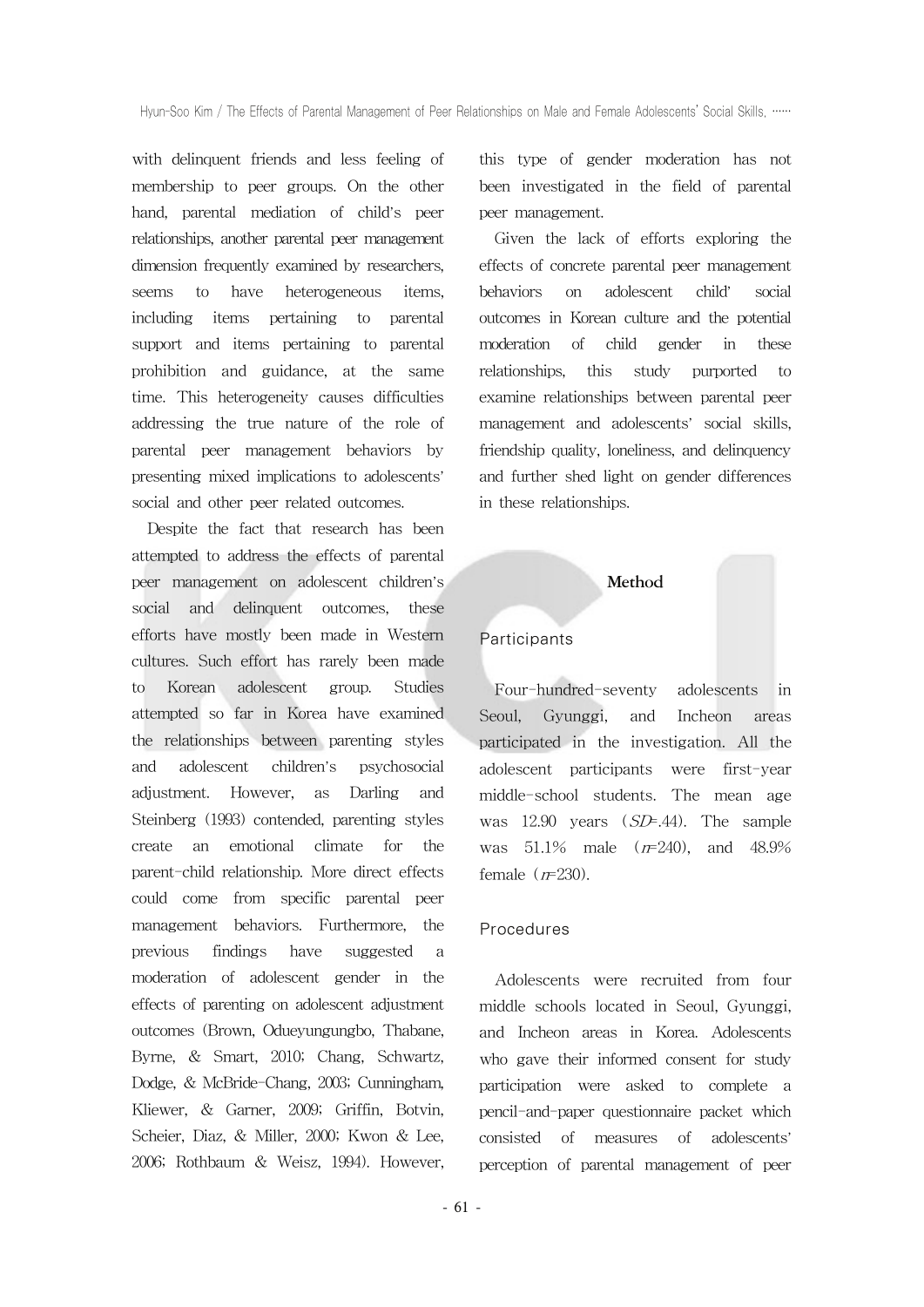relationships and adolescents' social skills, friendship qualities loneliness and delinquency. Questionnaires were completed in the participants' own classroom during a career development class. Each data collection session lasted for approximately 25 minutes and was administered in a group format. Participants were given a small present as a compensation for their study participation.

#### Measures

Parental Management of Peer Relationships. The Parental Management of Peers Inventory (PMPI; Mounts, 2001, 2004, 2007) was used in this study to assess adolescents' perception of parental management of their adolescent child's peer relationships. The PMPI is a 32-item, 4-point Likert-type scale  $(1 = strongly$ disagree to 4= strongly agree). This scale taps three dimensions, Consulting (10 items, assesses parental help with problem solving in regard to peers), Mediating (18 items, assesses parental involvement in adolescent peer relationships), and Autonomy-Granting (4 items, assesses parental autonomy granting with regard to peer relationships). Given the lack of validation research of the PMPI dimensions using a Korean adolescent population and the possibility of cross-cultural difference between Western and Eastern cultures in the structure of the parental peer management behaviors, this study first evaluated the factor structure underlying the PMPI item pool. To do this, an exploratory factor analysis was conducted for the PMPI 32 items using

principal components extraction and Varimax rotation. Initially when a Kaiser method (factors with an eigen value of more than 1.00) was used, seven groups of items were identified. The first seven eigenvalues in this analysis were 6.80, 3.46, 1.95, 1.64, 1.22, 1.13, and 1.03, and each factor accounted for 21.22%, 10.80%, 6.10%, 5.13%, 3.80%, 3.54%, and 3.22% of the item variance, respectively. To identify the adequate number of factors for the PMPI, scree plots test and parallel analysis were conducted. As recommended by Longman et al. (Longman, Cota, Holden, & Fekken, 1989), parallel analysis was conducted twice, the first time using the mean eigenvalues and the second time using the 95th percentile eigenvalues. Scree plots test indicated a five-factor solution. However, parallel analyses at the 50<sup>th</sup> and 95<sup>th</sup> percentiles all indicated that four factors could reliably be extracted. The principal component analysis with Varimax rotation was conducted twice, first with the number of factor extracted being four and second with the number of factor extracted being five. The results of the exploratory factor analyses revealed that the four-factor structure has better interpretability than the five-factor structure. The result of the exploratory factor analysis with a fourfactor structure was presented in Table 1.

Given the four groups of items identified through the exploratory factor analysis, the researcher selected the final items for each scale. The decision regarding which items were to be retained and which items were to be excluded was based on four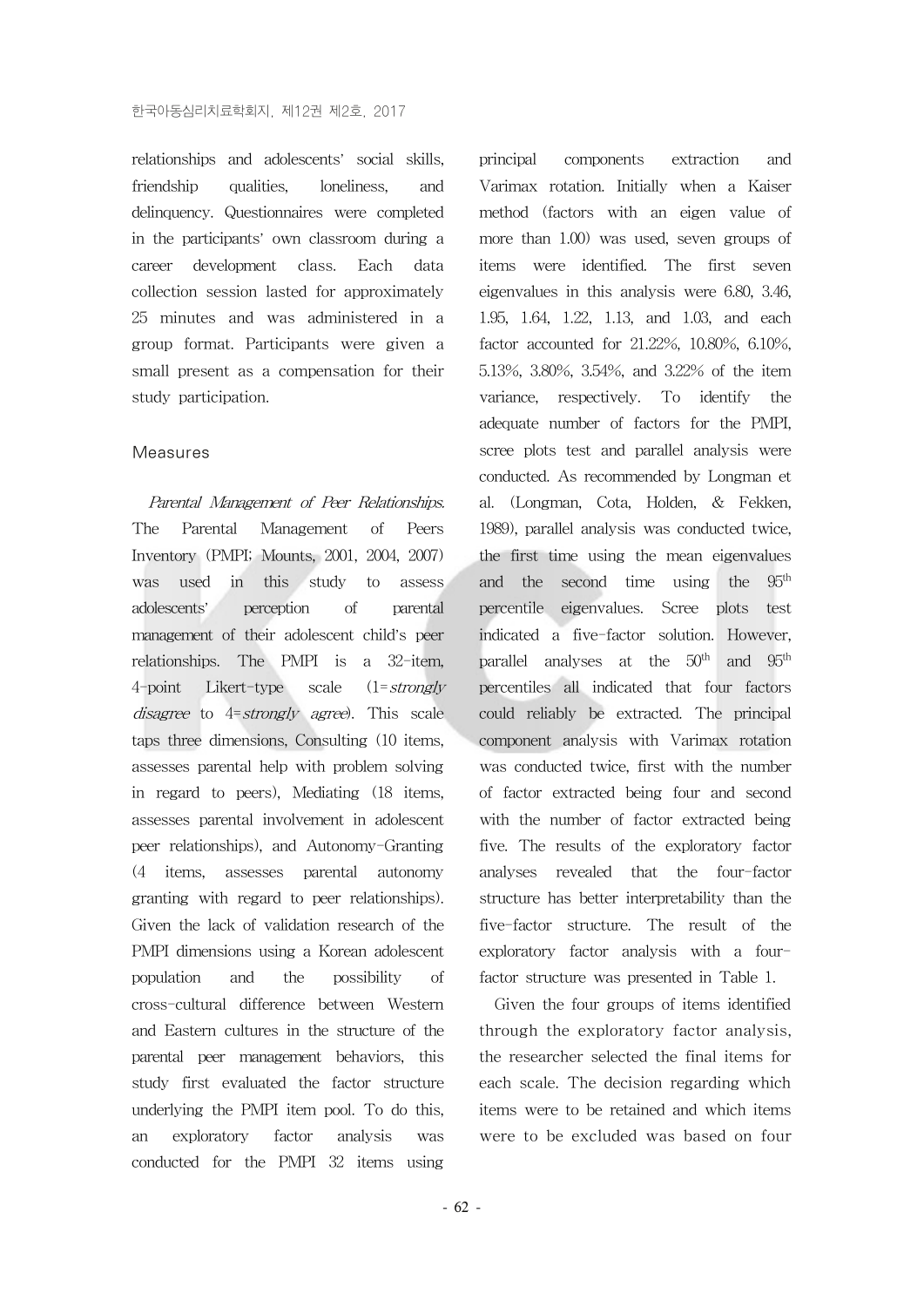Table 1

|                             | Factor1 | Factor <sub>2</sub> | Factor3 | Factor4 |
|-----------------------------|---------|---------------------|---------|---------|
| PMPI 13                     | .75     | .17                 | $-.02$  | .05     |
| PMPI 03                     | .74     | .13                 | .05     | .10     |
| PMPI 10                     | .72     | $-.09$              | .11     | .08     |
| PMPI 08                     | .71     | .01                 | .22     | .07     |
| PMPI 02                     | .70     | .00                 | $-.01$  | .03     |
| PMPI 18                     | .70     | .16                 | $-.04$  | $-10$   |
| <b>PMPI 27</b>              | .69     | .09                 | .23     | .12     |
| <b>PMPI 21</b>              | .67     | .13                 | .03     | -.05    |
| PMPI 24                     | .56     | $-10$               | .33     | .24     |
| PMPI 11*                    | .45     | .32                 | $-.01$  | .23     |
| PMPI 16                     | .44     | $-.05$              | .36     | .24     |
| <b>PMPI</b> 32 <sup>*</sup> | $-.37$  | .36                 | $-26$   | .31     |
| <b>PMPI 26</b>              | .36     | .28                 | .14     | .22     |
| PMPI 17                     | .08     | .70                 | .06     | $-.06$  |
| PMPI 04                     | $-.03$  | .62                 | .04     | -.09    |
| PMPI 28                     | $-.04$  | .59                 | .11     | $-.28$  |
| PMPI 01                     | .02     | .52                 | $-.03$  | .04     |
| PMPI 07                     | .23     | .49                 | .29     | $-17$   |
| <b>PMPI 09</b>              | .22     | .48                 | $-.04$  | .13     |
| <b>PMPI 30</b>              | .34     | .43                 | .20     | $-.23$  |
| PMPI <sub>25</sub>          | $-18$   | .42                 | .31     | $-12$   |
| <b>PMPI</b> 06 <sup>*</sup> | .28     | .35                 | $-.01$  | .16     |
| <b>PMPI 22</b>              | .04     | .10                 | .68     | $-.01$  |
| PMPI 15                     | .00     | $-0.09$             | .60     | .06     |
| PMPI <sub>23</sub>          | .19     | -.11                | .57     | .36     |
| <b>PMPI 29</b>              | .22     | .32                 | .56     | .02     |
| PMPI 19                     | .04     | .38                 | .56     | $-16$   |
| PMPI 20                     | .32     | .33                 | .42     | $-14$   |
| <b>PMPI 12</b>              | $-17$   | .14                 | $-.04$  | .66     |
| PMPI 31                     | .13     | $-14$               | .06     | .65     |
| PMPI 05                     | .30     | $-23$               | $-.02$  | .52     |
| PMPI 14                     | .32     | $-0.09$             | .12     | .44     |

Factor loadings of the 32 PMPI items (Exploratory Factor Analysis,  $n=470$ )

*Note.* \* item excluded from the final scale; % of variance=42.84.

equally important goals: (1) item factor loading of .40 or higher, (2) avoiding being loaded with multiple factors, (3) increasing factor interpretability, and (4) maintaining adequate level of internal consistency in each factor. Items 32, 26 and 6 were excluded because factor loadings of these items were below .40. Items 11 and 30 were excluded to increase factor interpretability and avoid multiple loadings to conflicting parental peer management practices.

As a result of the item exclusion step, a total of 27 items were retained, including 10 items from Group 1, 7 items from Group 2, 6 items from Group 3, and 4 items from Group 4. Group 1 contained items reflecting parental consulting on peer relationships (e.g., "My parent and I talk about ways of making new friends" or "When I am having a problem with a friend, I can ask my parent for help in solving it"). All the items in Group 1 came from the original PMPI Consulting scale except for one (item 3. "My parent helps me think of ways to meet new kids"; this item belongs to the Mediating scale in the original PMPI) (Mounts, 2001, 2004, 2007). Group 2 contained items reflecting parental insisting and prohibiting of certain friendships (e.g., "My parent only wants me hanging around with kids who are like our family." or "My parent tells me that they don't like my friends."). All the items in Group 2 came from the original PMPI Mediating scale. Group 3 contained items reflecting parental emphasis on the importance of having healthy friendships (e.g., "My parent tells me that who I have for friends will affect my future." or "My parent talks to me about the pros and cons of hanging around with certain people"). All the items in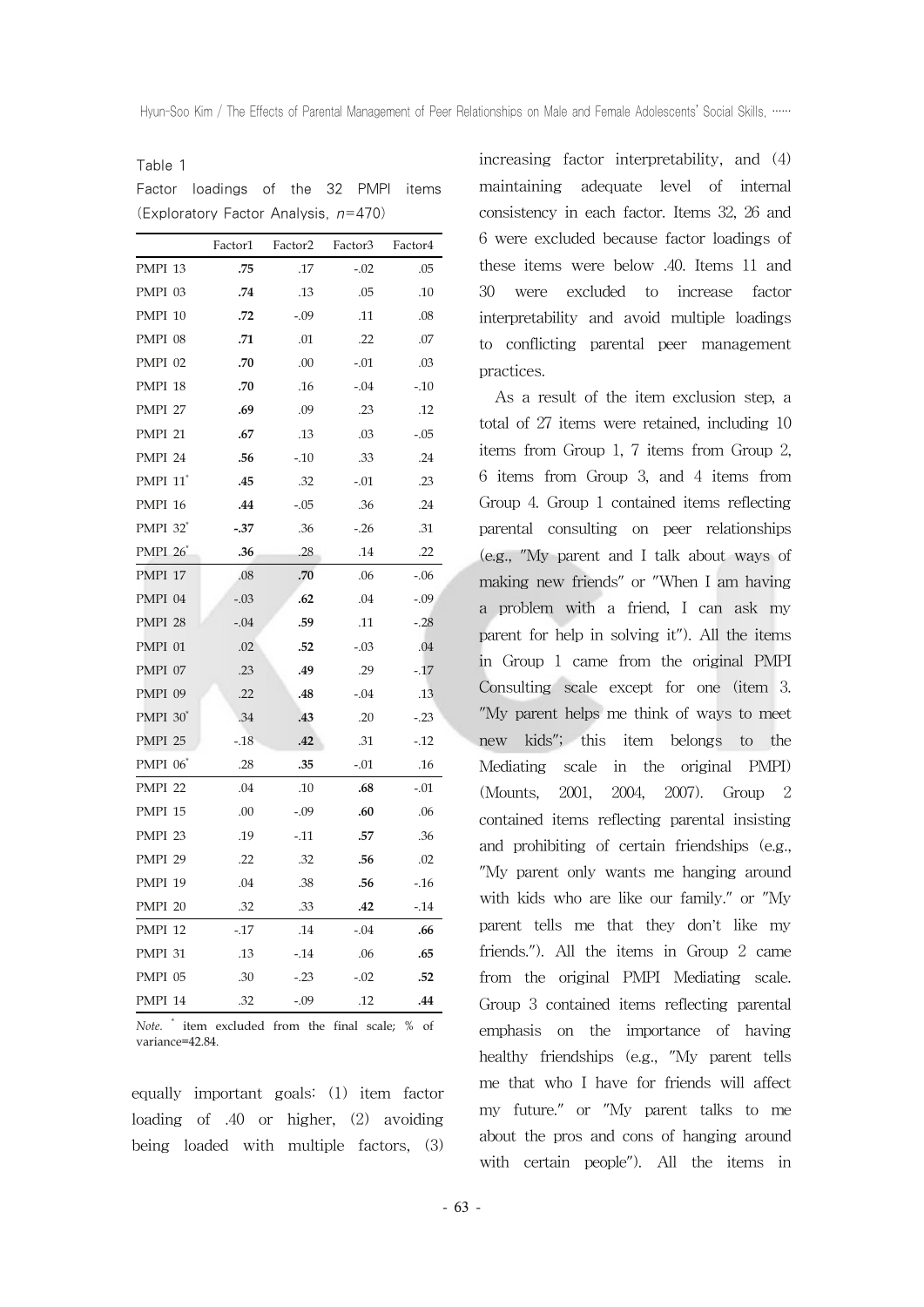Group 3 came from the original PMPI Mediating scale except for one (item 23. "My parent thinks that having friends is important"; this item belongs to the Consulting scale in the original PMPI). Group 4 contained items reflecting parental autonomy granting in their adolescent child's peer relationships (e.g., "My parent tells me that who I have as friends is my personal choice." or "My parent doesn't interfere with my friendships"). All the items in Group 4 came from the original PMPI Autonomy-Granting scale except for one (item 12. "My parent doesn't talk to me about my friends"; this item belongs to the mediating scale in the original PMPI). Given these characteristics, the four scales were named Consulting on Peer Relationships (Consulting), Insisting/Prohibiting Certain Friendships (Insisting/Prohibiting), Emphasizing Healthy Friendships (Emphasizing Friendships), and Autonomy Granting in Peer Relationships (Autonomy Granting).

Means, standard deviations and Cronbach alpha coefficients of the four PMPI scales are presented in Table 2. The correlations among the PMPI scales are presented in Table 3. Table 3 presents correlation coefficients among the PMPI scales for each adolescent gender. As you can see in Table 2, internal consistency for the Autonomy Granting scale calculated by Cronbach's alpha is relatively low. However, given the fact that internal consistency index is often affected by the number of items and the fact that the number of items included in the Autonomy Granting scale is small (4 items), the internal consistency level of the Autonomy Granting

scale seems okay. Moreover, Clark and Watson (1995) argued that inter-item correlations should be at least .15 if a scale is to be judged to have adequate level of internal consistency. Inter-item correlations among the four Autonomy Granting items are at least .15 in this study. Therefore, the internal consistency level of the Autonomy Granting scale seems okay.

#### Table 2

Means, standard deviations, and Cronbach's alphas of the five PMPI scales  $(n=470)$ 

| PMPI scales                                  | # of<br>items | Item Mean<br>(SD) | α   |
|----------------------------------------------|---------------|-------------------|-----|
| Consulting on<br>Peer Relationships          | 10            | 2.59(.60)         | .89 |
| Insisting/Prohibiting<br>Certain Friendships | 7             | 1.99(0.49)        | .70 |
| Emphasizing Healthy<br>Friendships           | 6             | 2.98(0.52)        | .68 |
| Autonomy Granting in<br>Peer Relationships   | 4             | 2.77(0.57)        | .53 |

Social Skills. The Social Skills Rating System-Social Skills scales (SSRS; Gresham & Elliott, 1990) was used in this study to assess adolescents' social skills. Studentversion was administered to adolescent participants. Student-version measures four social skills dimensions such as Empathy (includes behaviors that show concern and respect for others' feelings and viewpoints; 13 items), Cooperation (includes behaviors such as helping others, sharing materials, and complying with rules and directions; 5 items), Assertion (includes initiating behaviors such as asking others for information,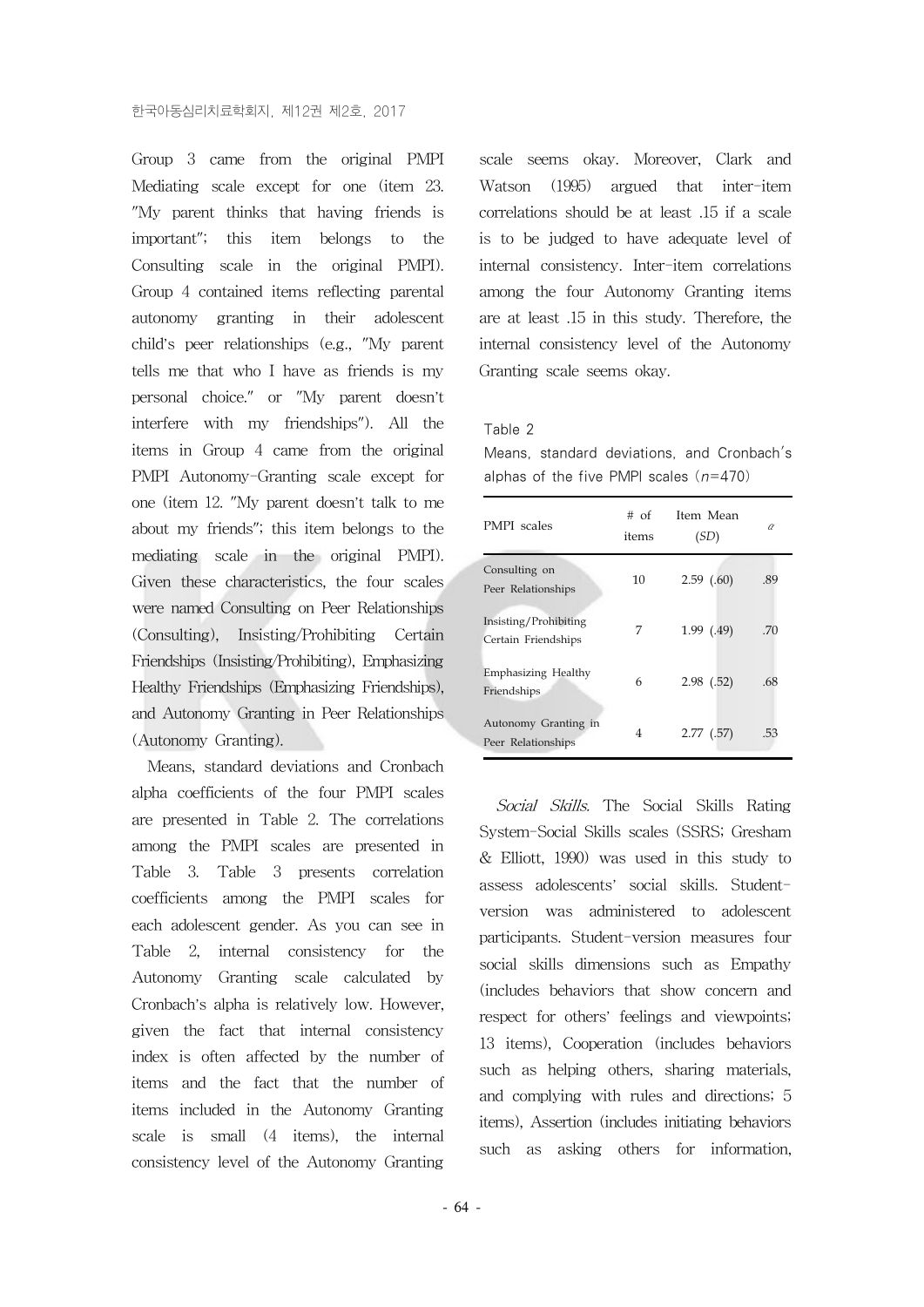introducing oneself, and responding to the actions of others; 7 items), and Self-Control (includes behaviors that emerge in conflict situations, such as responding appropriately to teasing, and in nonconflict situations that require taking turns and compromising; 7 items). For each item, participants were asked to rate frequency and importance on a range from 0 (never in "How often?"; not important in "How important?") to 2 (very often in "How often?"; not important in "How important?"). High scores indicate high skills indicated by each social skills domain. While frequency and importance ratings are suggested to be both necessary for interpretation (Gresham & Elliott, 1990), scale raw scores and derived scores are all based on frequency ratings. In this study, only frequency rating raw scores of each of social skills dimensions (derived scores are calculated based on total scores) were used for analyses given the potential importance of individual social skills dimension to our research questions. This measure has shown good reliability and criterion-related validity (Gresham & Elliott, 1990). The Cronbach alphas of adolescent ratings on social skill scales were .87, for Empathy, .70 for Cooperation, .78 for Assertion, and .76 for Self-Control in this study.

Friendship Quality. The McGill Friendship Questionnaire-Friend's Function (MFQ-FF; Mendelson & Aboud, 1999) was used to assess adolescents' friendship quality. The MFQ-FF consists of six scales which tap different functions of friendship quality – Stimulating Companionship, Help, Intimacy, Reliable Alliance, Self-Validation, and Emotional Security. Respondents are asked to rate the degree to which their best friend fulfills each item related to various friendship functions (e.g., "My best friend helps me when I need it" or

"My best friend is someone I can tell private things to") on a 30-item scale that ranges from  $0$  (*never*) to  $8$  (*always*). The MFQ-FF scales showed high internal consistency, covaried with the duration of being a best friend and with a selfesteem subscale regarding close friends. Preliminary analyses on the data suggested very high correlations among the six scales. Therefore, the items were combined into an overall measure of friendship quality. A high score on the overall MFQ-FF indicates a more positive friendship quality. Cronbach's alpha was .97 in this study.

Loneliness. The Revised University of California at Los Angeles Loneliness Scale (R-UCLALS; Russell, Peplau, & Cutrona, 1980) was used to assess adolescents' loneliness. The R-UCLALS is a 20-item self-report measure of general loneliness. The R-UCLALS was designed to counter the possible effects of response bias in the original UCLA loneliness scale (Russell, Peplau, & Ferguson, 1978). The R-UCLALS consists of 11 items reflecting dissatisfaction (Lonely; e.g., "How often do you feel left out?") and 9 items reflecting satisfaction with social relationships (Not Lonely; e.g.,

"How often do you feel part of a group of friends?"). Respondents are asked to rate each item on a scale that ranges from 1 (never) to 4 (often). The items reflecting satisfaction should be reversed when being scored. Total scores range from 20 to 80,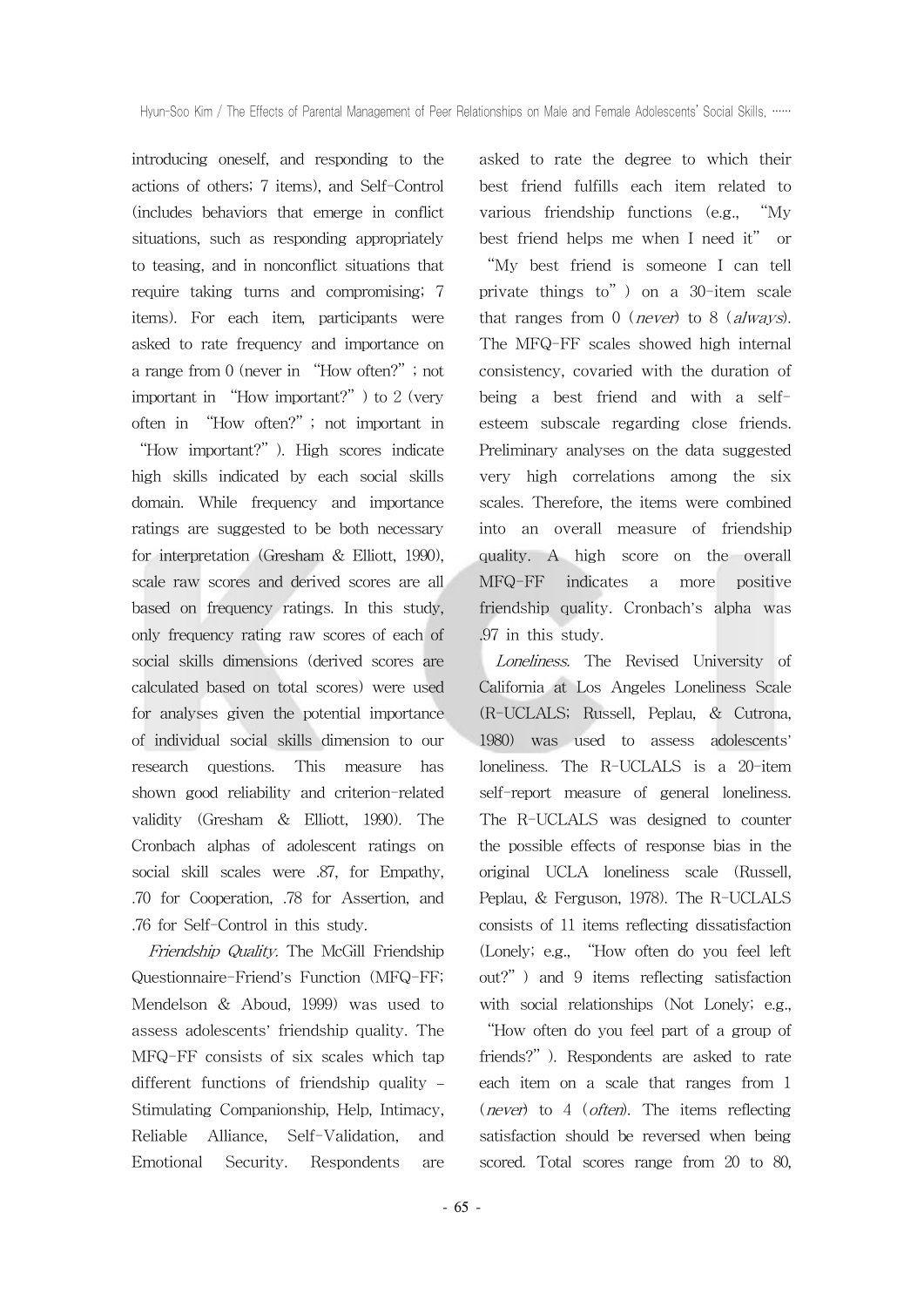and high scores represent high loneliness. The revised measure was reported to have high internal consistency (Cronbach alpha = .94) and concurrent and discriminant validity (Russell et al., 1980). The Cronbach alphas of the R-UCLALS was .92 in this study.

Delinquency. The Delinquent Behavior scale of Achenbach's (1991) Youth Self Report (YSR-DB) was used to assess adolescents'delinquency levels. The YSR-DB consists of 12 items tapping youth delinquent behaviors (e.g., "I run away from home" or "I steal at home"). Adolescents are asked to rate the degree to which each item is true about him/her in the past six months on a 3-point scale (0=not true, 1=somewhat or sometimes true, and 2=very true or often true). The total scores range from 0 to 24, with high scores indicating high involvement in delinquent behaviors. The YSR has shown adequate psychometric properties (Achenbach, 1991). The Cronbach alpha of the YSR-DB was .85 in this study.

### Data Analytic Strategy

To examine the relations of parental peer management variables with the indices of social skills, friendship quality, loneliness, and delinquent problems, correlation and hierarchical regression analysis approaches were used. Given the previous findings suggesting a moderation of adolescent gender in the effects of parenting on adolescent adjustment outcomes (Brown et al., 2010; Chang et al., 2003; Cunningham et al., 2009; Griffin et al., 2000; Kwon & Lee, 2006; Rothbaum & Weisz, 1994), this study first calculated zero-order Pearson correlation coefficients for each adolescent gender. Then, this study tested gender moderation in the effects of parental peer management behaviors on adolescent social and delinquent outcomes using multiple regression analyses. In each regression analysis, each of the adolescent outcome indices was regressed on adolescent gender, each of the four parental peer management dimensions, and the interaction term (gender  $\times$  parenting variable). Predictor variables were all centered, to reduce multicollinearity between higher-order and lower-order terms (Aiken & West, 1991).

#### **Results**

Zero-Order Correlations among Parental Peer Management Dimensions and Male and Female Adolescents' Social and Delinquent Indices

Zero-order correlations between adolescents' parental peer management variables and the indices of social skills, friendship quality, loneliness, and delinquency for each of adolescent gender are presented in Table 3 (see bold figures in Table 3) & Table 4. Table 4 rearranged the correlation coefficients in Table 3 in a way that make gender comparison easier.

Firstly, with regard to adolescent social skills, parental consultation on child's peer relationships, parental emphasis on having healthy friendships, and parental autonomy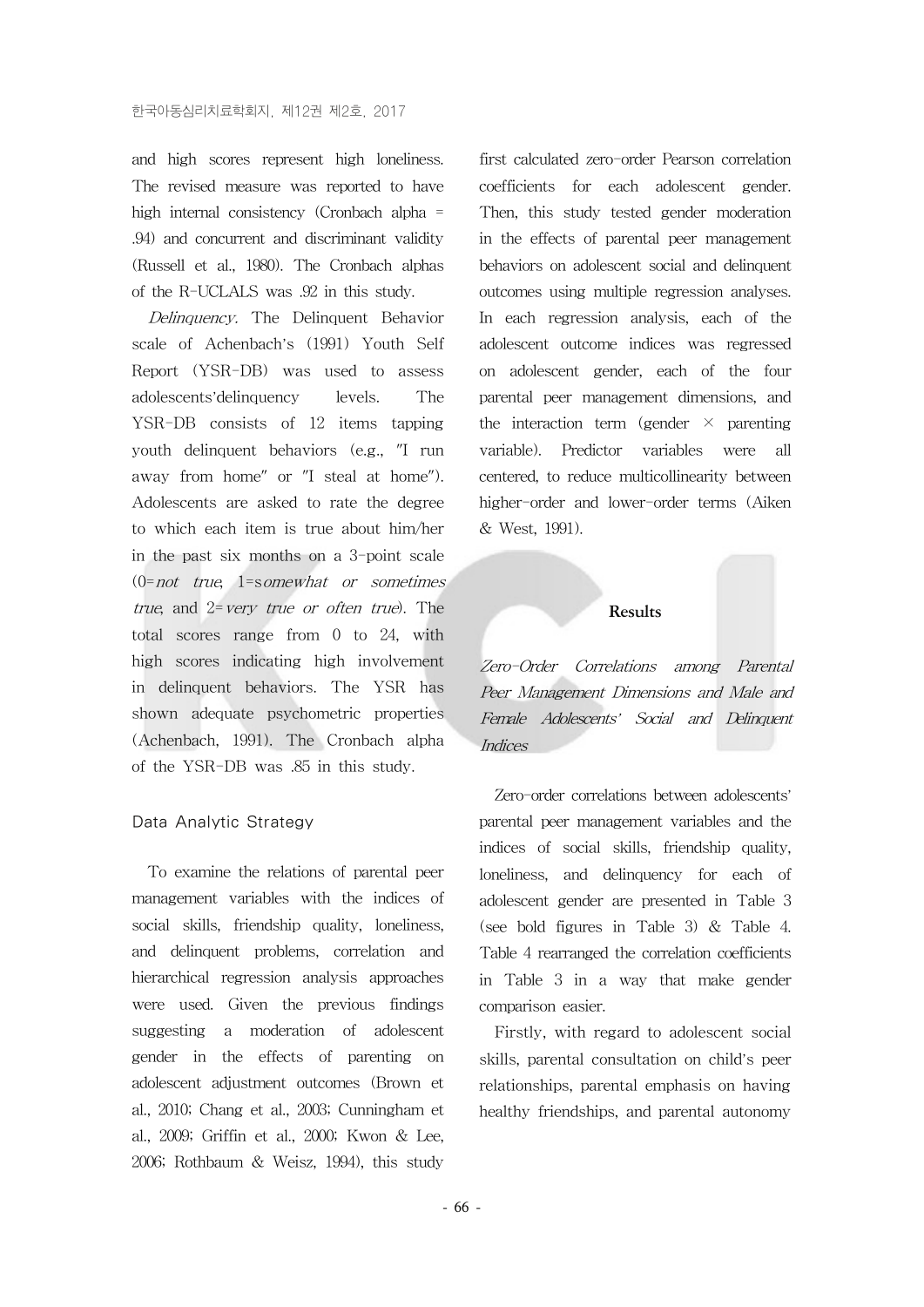$\begin{array}{c} \vdots \\ \vdots \\ \vdots \end{array}$ Hyun-Soo Kim / The Effects of Parental Management of Peer Relationships on Male and Female Adolescents' Social Skills, …… Hyun-Soo Kim / The Effects of Parental Management of Peer Relationships on Male and Female Adolescents' Social Skills,

Table 3

| ć<br>$n = 2$                                                     |   |
|------------------------------------------------------------------|---|
| $1$ fam:                                                         |   |
|                                                                  |   |
| $100$ mant measures in male and female adolescents (male $n=240$ | Þ |
|                                                                  |   |
|                                                                  |   |
|                                                                  |   |
|                                                                  |   |
| ;<br>د<br>î                                                      |   |
| <b>Rivos</b><br>j<br>١<br>Ī<br>ć<br>١                            |   |
|                                                                  |   |
| į                                                                |   |
|                                                                  |   |
|                                                                  |   |
| I<br>i<br>١                                                      |   |

|                                                         |                    | $\sim$               | 3                  |                          | 5                    | $\circ$             |                                          | 8                   | ó                  | $\overline{c}$      |                      |
|---------------------------------------------------------|--------------------|----------------------|--------------------|--------------------------|----------------------|---------------------|------------------------------------------|---------------------|--------------------|---------------------|----------------------|
| 1=PMPI Consulting                                       |                    | 50.                  | $.38^{\ast\ast}$   | $35$ <sup>**</sup>       | $.29$ **             | $36$ <sup>**</sup>  | S.                                       | $36$ <sup>**</sup>  | $25$ <sup>**</sup> | 27                  | $-29$ <sup>**</sup>  |
| 2=PMPI Insisting/Prohibiting                            | .<br>29            | ı                    | $37^{\ast\ast}$    | $-21$ <sup>**</sup>      | $\ddot{9}$           | Ë.                  | So.                                      | Ξ.                  | $5^{\circ}$        | $\mathbf{a}^*$      | $\ddot{5}$           |
| 3=PMPI Emphasizing Friendship                           | $42$ <sup>**</sup> | $33^*$               | ı                  | $-0.4$                   | $22$ <sup>**</sup>   | $\mathfrak{gl}$     | $14^*$                                   | $\mathbf{S}^*$      | $.23^{**}$         | $\ddot{5}$ .        | -05                  |
| 4=PMPI Autonomy-Granting                                | -22                | $\rm \ddot{c}t$ -    | $\mathfrak{gl}.$   | ı                        | $15^{\circ}$         | $14^*$              | -07                                      | $\ddot{z}$          | eg.                | $23$ <sup>**</sup>  | Ę                    |
| 5=Social Skills: Empathy                                | 4                  | 5O.                  | $32^{**}$          | $28$ <sup>**</sup>       | ı                    | $\mathbf{S}^*$      |                                          | $\mathcal{L}^+$ .   | $52$ <sup>**</sup> | $-0.39$             | $-0.5$               |
| 6=Social Skills: Cooperation                            | 46                 | Ξ,                   | $27$ <sup>**</sup> | $\mathbf{18}^{**}$       | $^{*}09$ .           | ï                   | $51$ <sup>**</sup><br>$30$ <sup>**</sup> | $^{*}$ po           | $\mathfrak{Z}^*$   | $-26$ <sup>**</sup> | $-.33$ <sup>**</sup> |
| 7=Social Skills: Assertion                              | 33**               | $\overline{12}$      | $25$ <sup>**</sup> | $14^{\degree}$           | $.59$ <sup>**</sup>  | $36^{**}$           | t,                                       | $.29$ <sup>**</sup> | $^{*}$ H.          | $-23$ <sup>**</sup> | $22$ <sup>**</sup>   |
| 8=Social Skills: Self-Control                           | E.                 | 3                    | $20^{**}$          | $.30^{**}$               | $\cdot 61$           | .67                 | 57                                       | ı                   | $22$ <sup>**</sup> | $-28$ <sup>**</sup> | $\mathbf{30}^{**}$   |
| 9=Friendship Quality                                    | 41                 | 90.                  | $34^{**}$          | $.25***$                 | .62                  | $^{*}$ H.           | $^{49}$                                  | $^{*}40$            | ı                  | $-62$               | $\angle 0$ -         |
| 10=Loneliness                                           | $-20^{**}$         | $\mathbf{a}^*$       | $-12$              | $-18"$                   | $-38^{**}$           | $-28$ <sup>**</sup> | $-27$                                    | $.25$ <sup>**</sup> | $-.43"$            |                     | $\mathrm{^{30}$      |
| 11=Delinquency                                          | $-0.8$             | $17^{\circ}$         | $-0.3$             | $-0.8$                   | $03$ .               | $-21$               | Ξ.                                       | לה.<br>ה            | $-0.5$             | $27$ <sup>**</sup>  |                      |
| $\begin{bmatrix} 1 & 1 \\ 1 & 1 \\ 1 & 1 \end{bmatrix}$ |                    | $\ddot{\phantom{a}}$ | $\frac{1}{2}$      | $\overline{\phantom{a}}$ | $\ddot{\phantom{0}}$ | $\frac{1}{2}$       |                                          |                     | $\ddot{ }$         | $\overline{a}$      | $\frac{1}{2}$        |

Note. lower left triangle=male adolescent, upper right triangle=female adolescent; PMP1=Parental Management of Peer Inventory, Consulting=Consulting on Peer Relationships,<br>Insisting/Prohibiting=Insisting/Prohibiting Certai *Note.* lower left triangle=male adolescent, upper right triangle=female adolescent; PMPI=Parental Management of Peer Inventory, Consulting=Consulting on Peer Relationships, Insisting/Prohibiting=Insisting/Prohibiting Certain Friendships, Emphasizing Friendships=Emphasizing Healthy Friendships, & Autonomy Granting=Autonomy Granting in Peer Relationships;  $p<.05$ ,  $p<.01$  (all two-tailed). Relationships; \**p*<.05, \*\**p*<.01 (all two-tailed).

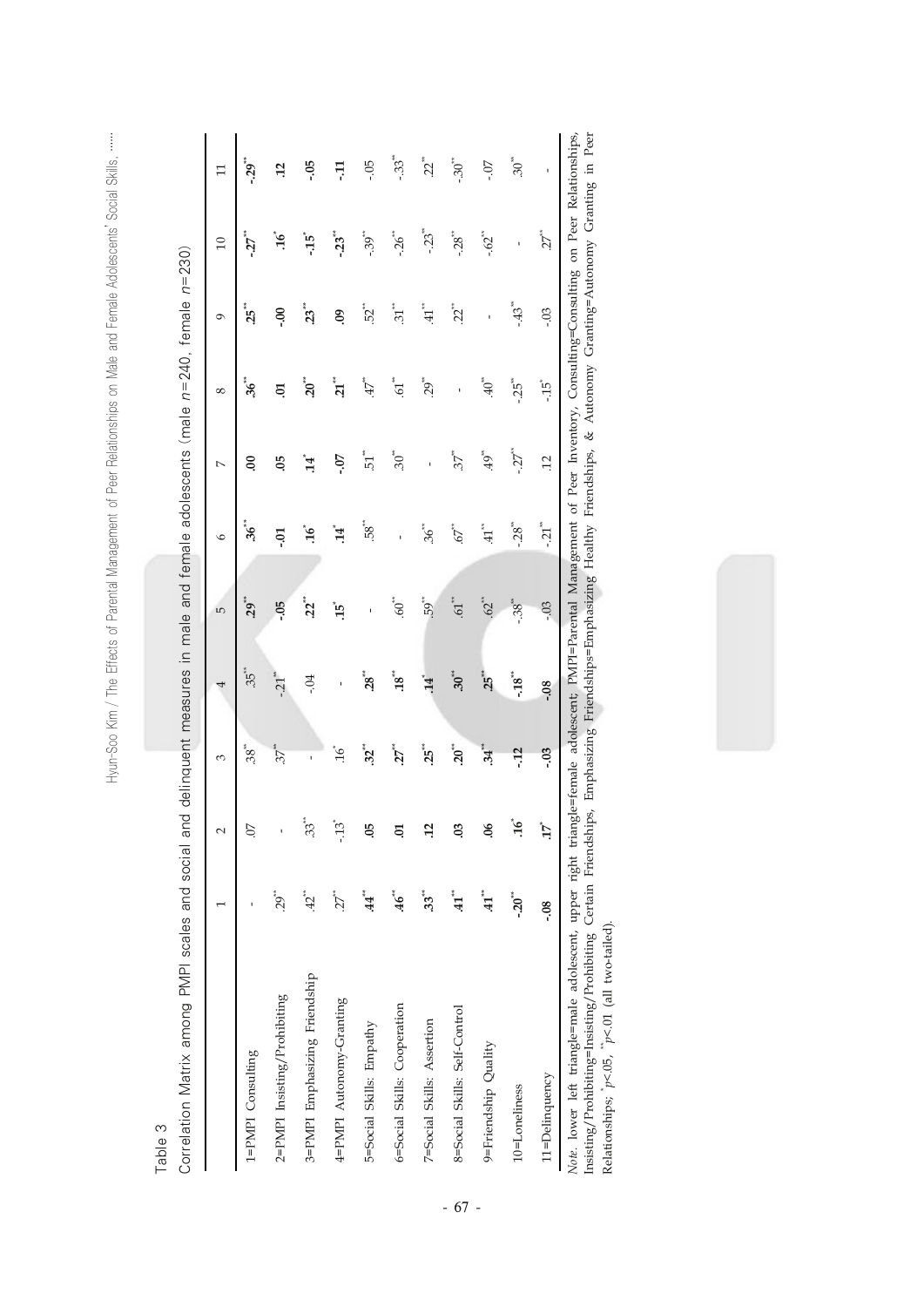한국아동심리치료학회지, 제12권 제2호, 2017 한국아동심리치료학회지, 제12권 제2호, 2017

# Table 4

Correlations between PMPI scales and social and delinquent measures in male adolescents and female adolescents and item means and standard Correlations between PMPI scales and social and delinquent measures in male adolescents and female adolescents and item means and standard deviations of each of PMPI scales (male  $n=240$ , female  $n=230$ ) deviations of each of PMPI scales (male n=240, female n=230)

|                                                        |                |                    |                   |                    |                                                                                                                | PMPI Scales         |                        |                    |                     |
|--------------------------------------------------------|----------------|--------------------|-------------------|--------------------|----------------------------------------------------------------------------------------------------------------|---------------------|------------------------|--------------------|---------------------|
|                                                        |                | Consulting         |                   |                    | Insisting/Prohibiting                                                                                          |                     | Emphasizing Friendship | Autonomy Granting  |                     |
| Social & Delinquent<br>Measures                        |                | Male               | Female            | Male               | Female                                                                                                         | Male                | Female                 | Male               | Female              |
| Social Skills                                          | Empathy        | $^{*}$ ++.         | $.29^{**}$        | SQ.                | -.05                                                                                                           | $32$ <sup>**</sup>  | $22$ <sup>**</sup>     | $28^{**}$          | $\tilde{G}$ .       |
|                                                        | Cooperation    | $\mathcal{H}^*$    | $36^{**}$         | Ξ.                 | Ξ.                                                                                                             | 27                  | $\mathfrak{H}.$        | $18^{\ast\ast}$    | $14^*$              |
|                                                        | Assertion      | $33$ <sup>**</sup> | 00                | $\ddot{2}^*$       | $\ddot{\circ}$                                                                                                 | $.25$ <sup>**</sup> | 14                     | $\dot{A}$          | $-0$ .              |
|                                                        | Self-Control   | $^{*}$ H.          | $36^{**}$         | .03                | $\overline{C}$                                                                                                 | $20^{**}$           | $20^{**}$              | $30^{**}$          | $21$ <sup>**</sup>  |
| Friendship Quality                                     |                | $^{*}$ H.          | $25$ <sup>*</sup> | 90.                | $00 -$                                                                                                         | 34.                 | $23$ <sup>**</sup>     | $25$ <sup>**</sup> | $\ddot{\mathrm{S}}$ |
| Loneliness                                             |                | $-20^{**}$         | $-27$             | $\ddot{\theta}^*$  | $\tilde{\mathcal{L}}$                                                                                          | $-12^{+}$           | ה<br>לך-               | $-18$ $^{**}$      | $-23$ <sup>**</sup> |
| Delinquency                                            |                | $-0.8$             | $-29^{**}$        | $17$ <sup>**</sup> | $\ddot{2}$                                                                                                     | $-0.3$              | -04                    | $-0.8$             | Ę                   |
|                                                        | Item Mean (SD) | 2.51 (.56)         | 2.67 (.63)        | 2.05(51)           | $(45)$ 20.1                                                                                                    | 3.01 (.52)          | 2.93(51)               | 2.74 (.56)         | 2.79 (.58)          |
| $N_{0.4a}$ DMDI=Davantal Management of Davi Invantance |                |                    |                   |                    | Condition=Condition on Poor Polationaling Indition=Decktion=Lodgition=Contribution=Contribution=Emionalding=Em |                     |                        |                    |                     |

*Note.* FMI/1=Farental Management ot Feer Inventory, Consulting=Consulting on Feer Kelationsinps, Insisting/Frohibiting=Insisting/Frohibiting Certain Friendships, Emphasizing<br>Friendships=Emphasizing Healthy Friendships, & *Note.* PMPI=Parental Management of Peer Inventory, Consulting=Consulting on Peer Relationships, Insisting/Prohibiting=Insisting/Prohibiting Certain Friendships, Emphasizing Friendships=Emphasizing Healthy Friendships, & Autonomy Granting=Autonomy Granting in Peer Relationships; +*p*<.10, \**p*<.05, \*\**p*<.01 (all two-tailed).

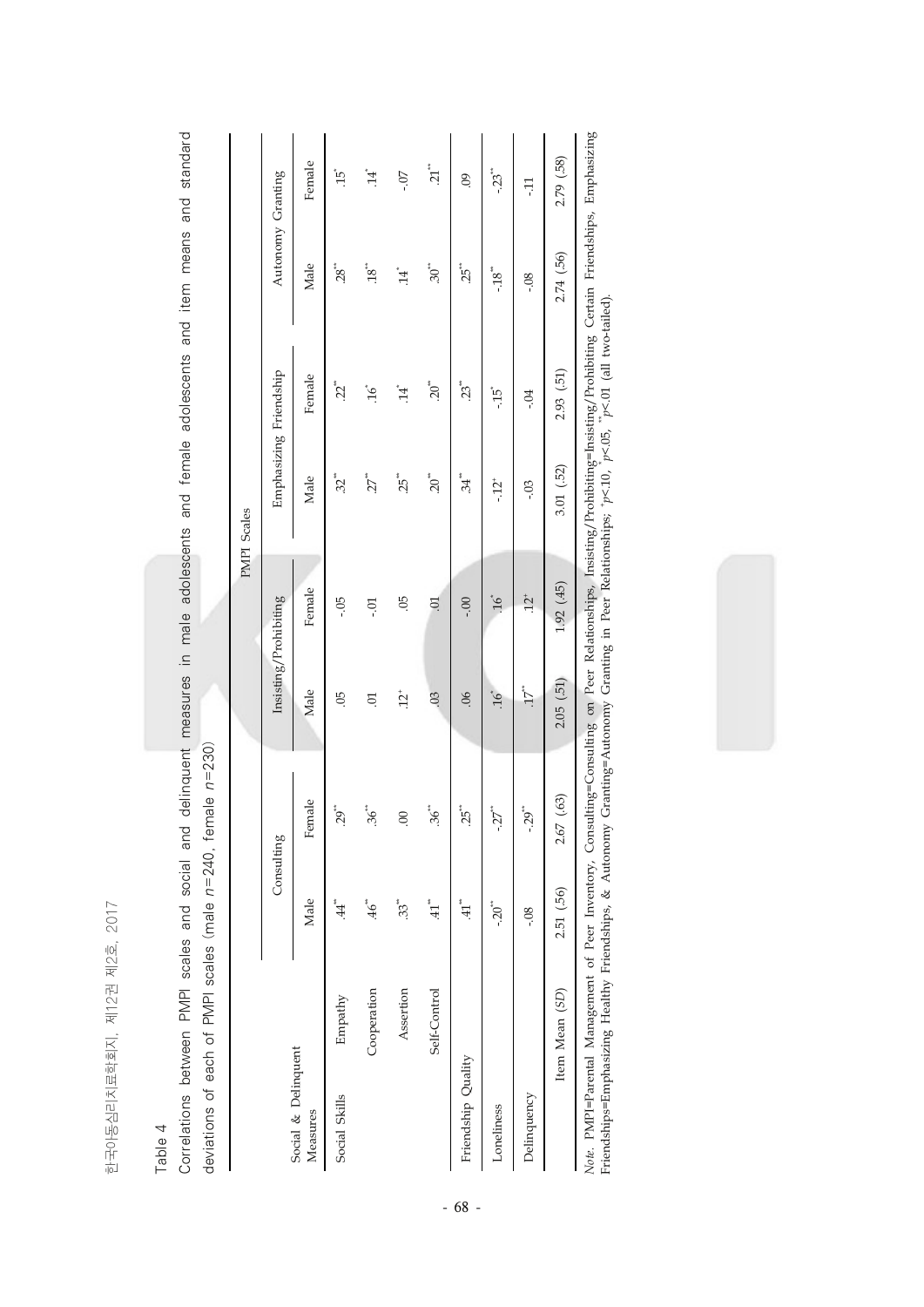granting were found to be positively correlated with all of the four social skills dimensions (empathy, cooperation, assertion and self-control) in male adolescents. These results suggest that the more parent consults with children on peer relationships, emphasizes having healthy friends, and grants autonomy concerning peer relationships, the more their male adolescent child is likely to show empathy, cooperation, assertion, and self-control in social relationships. Similarly positive relationships were observed between these three parental dimensions and female adolescents' social skills, with two exceptions. No significant correlation was found between parental consulting and female adolescents' assertion skills  $(r=00, p>0.05)$  and between parental autonomy granting and female adolescents' assertion skills  $(r=-.07, p>0.05)$ . That is, positive associations of parental consulting and autonomy granting with adolescents' assertion skills were found only in male adolescents. On the other hand, parental insisting/prohibiting certain friendships, a more intrusive type of parental peer management, was found to have no significant correlation with any of the four adolescent social skills in both adolescent genders (see Table 4).

Secondly, the correlational analyses demonstrated that parental consulting on peer relationships and parental emphasizing on healthy friendships have positive associations with adolescents' friendship quality and parental insisting/prohibiting certain friends has no link to adolescents' friendship quality. These patterns of relationships were found in both adolescent

genders. However, gender difference was found in the relationship between parental autonomy granting and adolescent friendship quality. A statistically significant positive correlation between these two variables was found only in males  $(r=.25)$ ,  $p\text{\textless}01$ , not in females ( $r=0.09$ ,  $p\text{\textless}05$ ).

As far as adolescent loneliness is concerned, the correlational analyses demonstrated that parental consultation and parental autonomy granting each has a significant negative association with loneliness, meaning that high levels of parental behaviors in these dimensions are related to low levels of feeling lonely in adolescent children. In contrast, parental insisting/prohibiting was found to have a significant positive association with loneliness, meaning that high levels of parental insistence/prohibition are related to high levels of feeling lonely in adolescent children. These patterns of relationships were observed in both adolescent genders. On the other hand, the relationship between parental emphasizing of healthy friendships and adolescent loneliness reached a statistical significance only in female  $(r=-.15, p<.05)$ . Male adolescents showed only tendency in this relationship  $(r=-.12,$  $p = 06$ ).

Lastly, with regard to adolescent delinquency, only two parental peer management dimensions are found to be related to adolescent delinquency. Parental consultation on peer relationships seems to ward female adolescents off an involvement in delinquent behaviors, demonstrating a significant negative correlation with female adolescents' delinquency ( $r=-.29$ ,  $p\lt 0.01$ ), but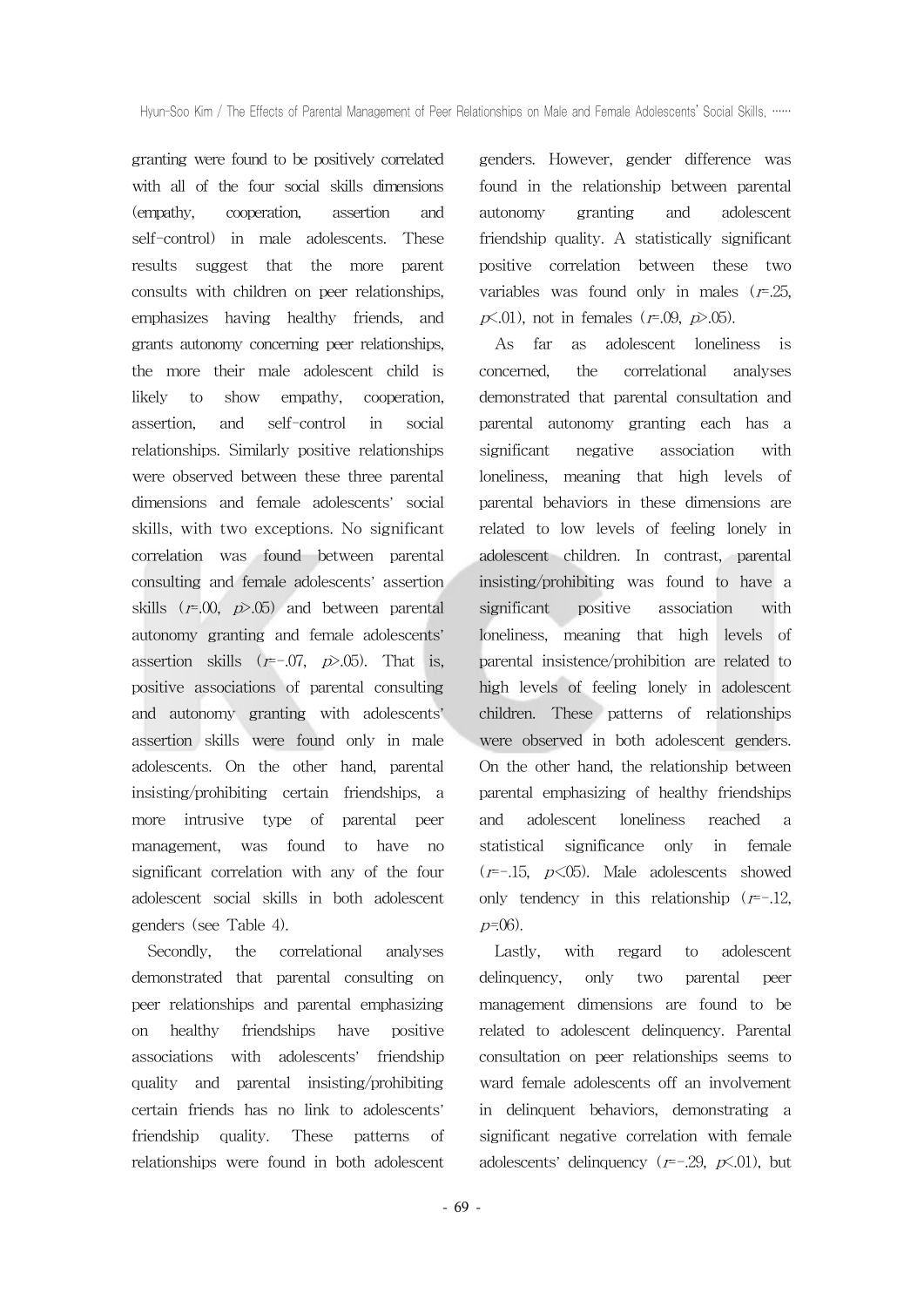do not seem to do this job in male adolescents( $r=-.08$ ,  $p>0.05$ ). The reverse pattern was observed in the relationship between parental insisting/prohibiting certain friendships and adolescent delinquency. Parental insisting/prohibiting behaviors were positively correlated with delinquency only in males  $(r=17, p\le 01)$ , but not in females though a tendency was observed  $(r=12,$  $p=08$ ). Parental behaviors of emphasizing good friendships and of granting autonomy in peer relationships were not related to delinquency both in male and female adolescents.

Given these somewhat different patterns of correlations across gender, the statistical testings of gender moderation were attempted using hierarchical multiple regression analyses. The results were presented in the subsequent section.

Moderation of Gender in the Effects of Parental Peer Management Dimensions on Adolescent Children's Social and Delinquent Indices

In order to test whether adolescent gender moderates the effects of parental peer management behaviors on adolescent social and delinquent outcomes, this study conducted series of multiple regression analyses which hierarchically enter adolescent gender, parental peer management dimension, and an interaction term (gender  $\times$  parental peer management) for each of these adolescent outcomes. The results are presented in Table 5. Table 5 includes  $\beta$ coefficients and  $R^2$  values only for the final model.

As you can see in Table 5, parental consultation on peer relationships is found to be a significant variable in predicting all of the adolescent social and delinquent outcomes included in this study (empathy, cooperation, assertion, self-control, friendship quality, dissatisfaction and satisfaction with social relationships, and delinquency), even after controlling the effects of adolescent gender and an interaction term on each criterion. Moreover, as seen in Table 5, adolescent gender was found to moderate the effects of parental consultation on adolescents' empathy, cooperation, assertion, and friendship quality (FQ). The interaction patterns (see  $\beta$  coefficients of male and female adolescents in Table 5) revealed that parental consulting practice seems to exert its positive social effects more on male adolescents than on female adolescents. It is also noticeable that parental consultation has a significant positive effect on assertion skills in male adolescents ( $\beta$ =.33,  $p\text{\textless}01$ ) but does not have any significant effect on assertion skills in female adolescents ( $\beta$  $=0.00, p > 0.05$ .

Another significant gender moderation was found in parental autonomy granting of adolescent children's peer relationships. Particularly, this moderation was observed in the prediction of adolescent children's assertion skills. Given the interaction patterns seen in Table 5, it is interpreted that parental autonomy granting seems to positively affect male adolescents' assertion skills. However, as in the case of parental consultation, parental autonomy granting has no effect on female adolescents' assertion skills. Although not reaching statistical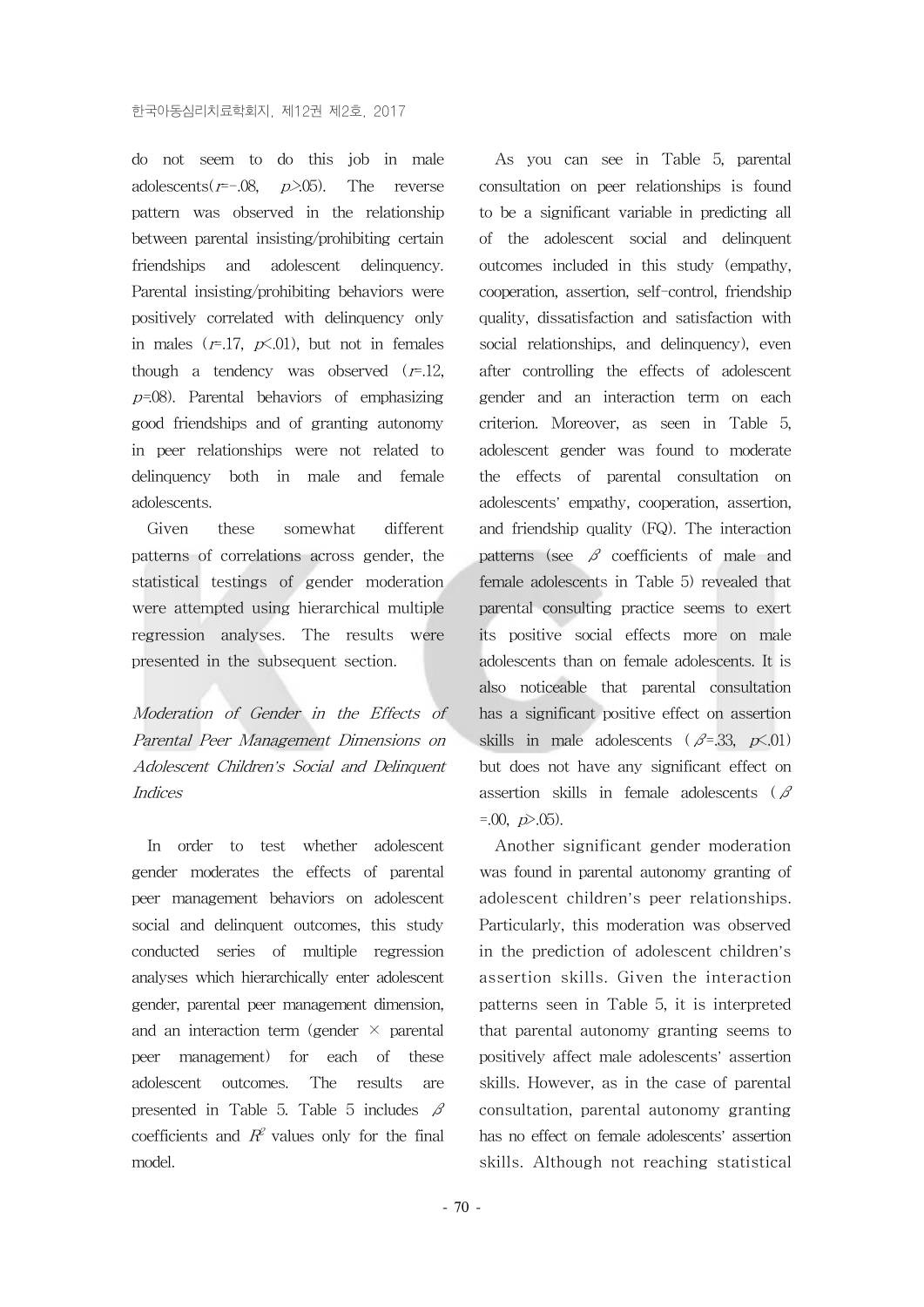Hyun-Soo Kim / The Effects of Parental Management of Peer Relationships on Male and Female Adolescents' Social Skills, ...... Hyun-Soo Kim / The Effects of Parental Management of Peer Relationships on Male and Female Adolescents' Social Skills, ……

Table 5

| $\frac{1}{2}$<br>analyses to test gender moderation between parental peer management and adolescent social and delingu                                                                                                                                                                                                                                                                                           |                                                                    |
|------------------------------------------------------------------------------------------------------------------------------------------------------------------------------------------------------------------------------------------------------------------------------------------------------------------------------------------------------------------------------------------------------------------|--------------------------------------------------------------------|
|                                                                                                                                                                                                                                                                                                                                                                                                                  |                                                                    |
|                                                                                                                                                                                                                                                                                                                                                                                                                  |                                                                    |
|                                                                                                                                                                                                                                                                                                                                                                                                                  |                                                                    |
|                                                                                                                                                                                                                                                                                                                                                                                                                  |                                                                    |
| S<br>C                                                                                                                                                                                                                                                                                                                                                                                                           |                                                                    |
| $\begin{array}{c} \hline \rule{0pt}{2ex} \rule{0pt}{2ex} \rule{0pt}{2ex} \rule{0pt}{2ex} \rule{0pt}{2ex} \rule{0pt}{2ex} \rule{0pt}{2ex} \rule{0pt}{2ex} \rule{0pt}{2ex} \rule{0pt}{2ex} \rule{0pt}{2ex} \rule{0pt}{2ex} \rule{0pt}{2ex} \rule{0pt}{2ex} \rule{0pt}{2ex} \rule{0pt}{2ex} \rule{0pt}{2ex} \rule{0pt}{2ex} \rule{0pt}{2ex} \rule{0pt}{2ex} \rule{0pt}{2ex} \rule{0pt}{2ex} \rule{0pt}{2ex} \rule{$ | I<br>í<br>$\frac{1}{2}$<br>I<br>$\overline{\phantom{a}}$<br>1<br>ļ |
|                                                                                                                                                                                                                                                                                                                                                                                                                  | $\frac{1}{2}$<br>$\frac{1}{2}$<br>-<br>-<br>-<br>-                 |
| Í                                                                                                                                                                                                                                                                                                                                                                                                                |                                                                    |

| $18^{\ast}$<br>Cooperation<br>$\mathbb{R}^2$<br>$-10^{\degree}$ $(.46^{\degree}$ $/0.36^{\degree})$<br>$42^{\circ}$<br>$\mathscr{S}$<br>95<br>$\odot$<br>$00$ .<br>$\Xi$<br>$23^{**}$<br>$\mathbb{R}^2$<br>Empathy<br>$-.12$ $(.442/292)$<br>36"<br>$26^{**}$<br>51"<br>P<br>$\odot$<br>-.05<br>$A \times C$<br>$A \times B$<br>Gender(A)<br>Consult(B)<br>$\text{Insist}/\text{Inhibit}(\text{\textcircled{C}})$<br>Gender(A)<br>Full Model<br>Predictor | $\mathbb{R}^2$<br>$5^{*}$<br>$-18^{*4} (.33^{*4} / 00)$<br>Assertion<br>$19^{**}$<br>$10^{\circ}$<br>$\beta$<br>$\overline{6}$<br>06<br>$-0.4$ | $16$ <sup>**</sup><br>$\mathbb{R}^2$<br>Self-Control<br>$.39***$<br>׆֓֓֓ <sup>֓</sup> ֧֧֓֬֜֩֕֓<br>$\approx$<br>°9.<br>P<br>-.05 | $\overline{18}^*$<br>$\mathbb{R}^2$<br>$-10^{\degree} (41^{\degree} / 25^{\degree})$<br>Total<br>33 <sup>44</sup><br>$22^{**}$<br>27"<br>$\ddot{\circ}$<br>$\mathscr{S}$ | $\mathbb{R}^2$<br>Total<br>$-23$<br>$\mathscr{S}$<br>Ē<br>-.02 | $\mathbb{R}^2$<br>Total<br>$\mathscr{S}$ |
|-----------------------------------------------------------------------------------------------------------------------------------------------------------------------------------------------------------------------------------------------------------------------------------------------------------------------------------------------------------------------------------------------------------------------------------------------------------|------------------------------------------------------------------------------------------------------------------------------------------------|---------------------------------------------------------------------------------------------------------------------------------|--------------------------------------------------------------------------------------------------------------------------------------------------------------------------|----------------------------------------------------------------|------------------------------------------|
|                                                                                                                                                                                                                                                                                                                                                                                                                                                           |                                                                                                                                                |                                                                                                                                 |                                                                                                                                                                          |                                                                |                                          |
|                                                                                                                                                                                                                                                                                                                                                                                                                                                           |                                                                                                                                                |                                                                                                                                 |                                                                                                                                                                          |                                                                |                                          |
|                                                                                                                                                                                                                                                                                                                                                                                                                                                           |                                                                                                                                                |                                                                                                                                 |                                                                                                                                                                          |                                                                | $-19^{**}$                               |
|                                                                                                                                                                                                                                                                                                                                                                                                                                                           |                                                                                                                                                |                                                                                                                                 |                                                                                                                                                                          |                                                                | יין<br>כבי                               |
|                                                                                                                                                                                                                                                                                                                                                                                                                                                           |                                                                                                                                                |                                                                                                                                 |                                                                                                                                                                          |                                                                | $-0.4$                                   |
|                                                                                                                                                                                                                                                                                                                                                                                                                                                           |                                                                                                                                                |                                                                                                                                 |                                                                                                                                                                          | $5^*$                                                          | ${10}^{\ast}$                            |
|                                                                                                                                                                                                                                                                                                                                                                                                                                                           |                                                                                                                                                |                                                                                                                                 |                                                                                                                                                                          | ≃.<br>בי                                                       | -19"                                     |
|                                                                                                                                                                                                                                                                                                                                                                                                                                                           |                                                                                                                                                |                                                                                                                                 |                                                                                                                                                                          | $16^{**}$                                                      | '‡                                       |
|                                                                                                                                                                                                                                                                                                                                                                                                                                                           |                                                                                                                                                | $-0.1$                                                                                                                          | $-03$                                                                                                                                                                    | $\odot$                                                        | $-0.5$                                   |
| $\approx$<br>$10^{44}$<br>Full Model                                                                                                                                                                                                                                                                                                                                                                                                                      | $02^*$                                                                                                                                         | S                                                                                                                               | $07^{\circ\circ}$                                                                                                                                                        | ้ัน.                                                           | $\tilde{\sigma}$                         |
| $\overline{0}$<br>$33$ <sup>**</sup><br>Gender(A)                                                                                                                                                                                                                                                                                                                                                                                                         | $10^{\circ}$                                                                                                                                   | $-0.08$                                                                                                                         | $29^{\circ}$                                                                                                                                                             | $-15$                                                          | $-21$ <sup>**</sup>                      |
| $2^{n}$<br>$26^{**}$<br>Emphasize(D)                                                                                                                                                                                                                                                                                                                                                                                                                      | $20^{**}$                                                                                                                                      | $20^{**}$                                                                                                                       | $27^{\circ}$                                                                                                                                                             | $-14"$                                                         | $-0.03$                                  |
| $-0$<br>$-0.6$<br>$A\times D$                                                                                                                                                                                                                                                                                                                                                                                                                             | $-06$                                                                                                                                          | $-0.0$                                                                                                                          | $-0.5$                                                                                                                                                                   | io.                                                            | 00                                       |
| $.06$ $^{**}$<br>$17^{\circ}$<br>Full Model                                                                                                                                                                                                                                                                                                                                                                                                               | $05^{\circ}$                                                                                                                                   | ີ້                                                                                                                              | 15"                                                                                                                                                                      | ្មី<br>ស្រុ                                                    | i<br>E                                   |
| 9<br>30*<br>Gender(A)                                                                                                                                                                                                                                                                                                                                                                                                                                     | 08                                                                                                                                             | Ę                                                                                                                               | 25"                                                                                                                                                                      | $-13"$                                                         | $-20^{**}$                               |
| $16^{**}$<br>$\ddot{z}$<br>Autonomy(E)                                                                                                                                                                                                                                                                                                                                                                                                                    | $\ddot{c}$                                                                                                                                     | $26^{**}$                                                                                                                       | $17^{\circ}$                                                                                                                                                             | $-20^{**}$                                                     | $-0.9$                                   |
| 03<br>$-.08^{\circ}(.28^{\circ}/.15^{\circ})$<br>$A \times E$                                                                                                                                                                                                                                                                                                                                                                                             | $-11^{\degree} (14^{\degree}/-07)$                                                                                                             | 90.-                                                                                                                            | $-0.08^{+}(25^{+}/.09)$                                                                                                                                                  | $-0$ .                                                         | Ξ.                                       |
| $03$ <sup>**</sup><br>$14$ <sup>**</sup><br>Full Model                                                                                                                                                                                                                                                                                                                                                                                                    | $\overline{S}$                                                                                                                                 | $.08^{\ast\ast}$                                                                                                                | $\overline{10}^{**}$                                                                                                                                                     | 56                                                             | $05$ <sup>**</sup>                       |

two-tailed).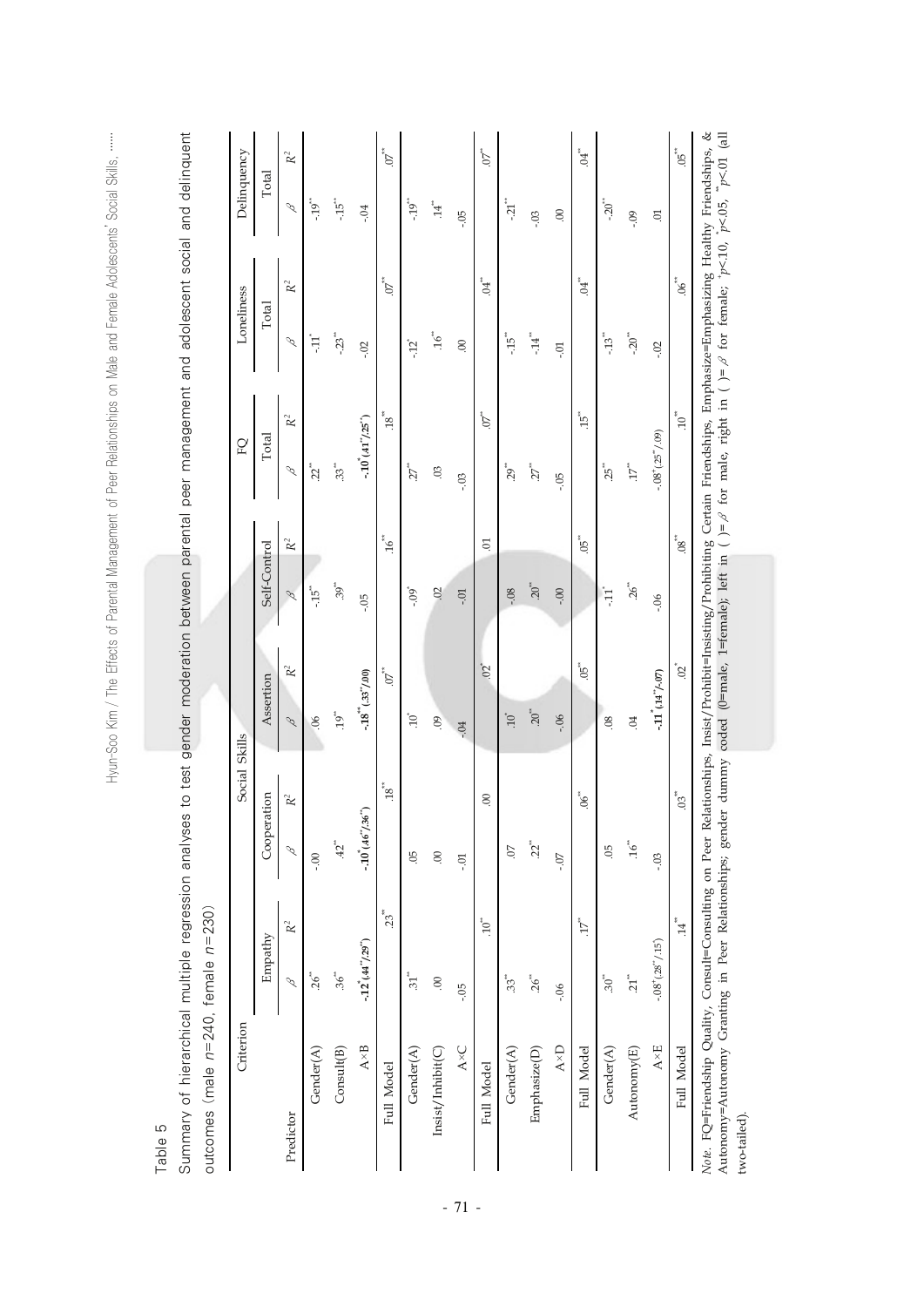significance at the significance level of .05, gender moderation tendencies were observed in the effects of parental autonomy granting on adolescent empathy skills and on adolescent FQ (all  $\beta$ 's=-.08, p $\times$ .10, see Table 5 for gender moderation tendency). The hierarchical regression analyses also suggest parental autonomy granting to contribute to the increase of adolescents' empathy, cooperation, self-control, FQ, and loneliness in social situations, regardless of adolescent gender. However, regression analyses found no effects of parental autonomy granting on adolescents' delinquent behaviors both in males and females.

No gender moderation was found in the effects of parental insisting/prohibiting certain friendships on adolescent social and delinquent outcomes and in the effects of parental emphasizing of healthy friendships on adolescent social and delinquent outcomes. In the hierarchical models involving parental insisting/prohibiting certain friendships and parental emphasis on healthy friendships, adolescent gender seems to be a significant variable in predicting their empathy skills, assertion skills, FQ, loneliness, and delinquency, demonstrating that males reported higher levels of social loneliness and delinquency than females and lower levels of empathy, assertion, and FQ than females (see Table 5). Along with these, adolescent gender additionally predicted adolescents' self-control skills in the hierarchical model involving parental insisting/prohibiting certain friendships, suggesting that males have higher levels of self-control than females. However, in those models, the

interaction terms (gender  $\times$  parental peer management dimension) were revealed not significant. When controlling the effects of adolescent gender and the interaction term on the criterion, parental insisting/inhibiting dimension was only significant in the prediction of adolescent negative social outcomes, increasing adolescents' feeling lonely and their involvement in delinquent behaviors. On the contrary, when controlling the effects of adolescent gender and the interaction term on the criterion, parental emphasis on healthy friendships was significant in the prediction of adolescent social skills, FQ, and loneliness. Parental emphasis on healthy friendships was found to positively affect the four adolescent social skill dimensions, FQ, feeling not lonely but to have no effects on adolescents' involvement in delinquent behaviors.

#### **Discussion**

The purposes of this study were to investigate the effects of parental peer management on adolescent children's social and delinquent outcomes and to examine the potential gender moderation in these relationships. Given the lack of validation study for the parental management of peer inventory using a Korean adolescent population and the possibility of the cross-cultural difference in its factor structure, this study first validated the measure using a Korean adolescent sample and used the four parental peer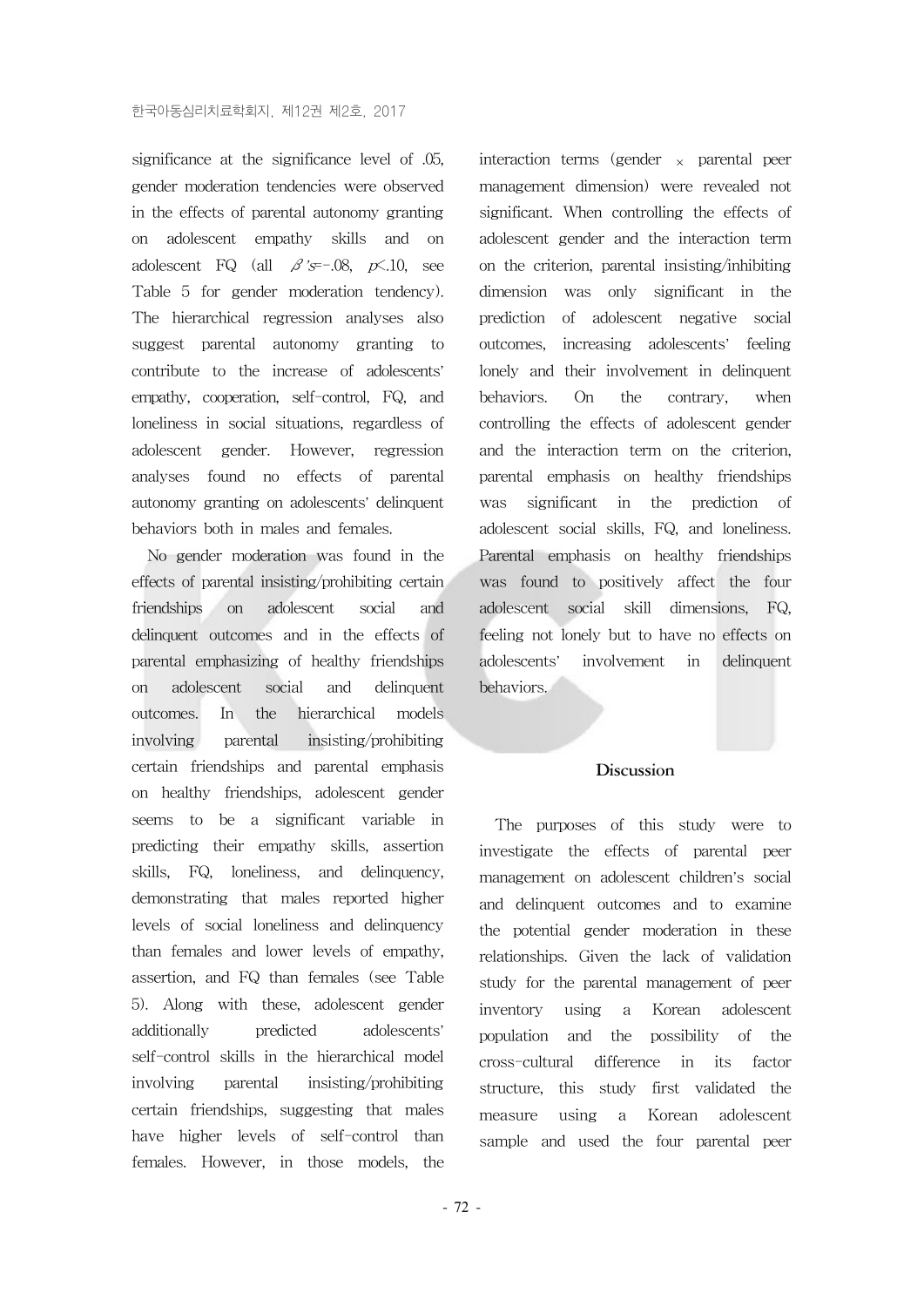management dimensions developed through the validation procedure in the exploration of the current research questions.

The results suggest that consulting on peer relationships, emphasizing healthy friendships, and granting autonomy regarding friend matters are desirable parental behaviors, affecting adolescent children's social skills, friendship qualities, satisfaction with social relationships (feeling not lonely in social situations), delinquent behaviors in a positive way. Particularly, parental consulting seems to be the most desirable parental peer management behaviors, demonstrating significant effects on all of the adolescent outcomes of this study and having its effects being the greatest among the four parental peer management dimensions.

Though not that many as in the case of parental consulting, parental autonomy granting in child's peer relationships and emphasis on healthy friendships were found to positively contribute to male and female adolescents' social outcomes. Parental autonomy granting was found to positively affect empathy, cooperation, and self-control social skills, friendship quality, and satisfaction with social relationships in both male and female adolescents. Moreover, this parental dimension was also found to influence male adolescents' assertion skills, though this positive impact was not found in female adolescents. On the other hand, parental emphasis on healthy friendships was found to positively affect all the four social skills, friendship quality, and feeling not lonely in both male and female adolescents.

Contrary to the three parental peer management dimensions aforementioned, parental insisting/prohibiting certain friendships was found not to be related to the positive aspects of adolescent children's social outcomes (social skills and friendship quality). Rather, this parental dimension appears to be a negative parental peer management dimension, contributing to the increase of adolescent children's feeling lonely and involvement in delinquent behaviors. These negative effects were observed both in male and female adolescents.

The study also suggests that the effects of parental peer management behaviors on adolescents' social outcomes could be different across adolescent child's gender. This study found that parental consulting on peer relationships exerted its positive social effects more on male adolescents than on female adolescents. This type of gender moderation was specifically observed in the prediction of adolescents' empathy, cooperation, and friendship quality. Moreover, the study found that some of the parental peer management dimensions showed more selective pattern of effects across adolescent gender. The selective effects were observed in the prediction of adolescents' assertion social skills. Parental consulting behaviors and parental autonomy granting behaviors concerning their child's peer relationships were found to contribute to the increase of assertion skills in male adolescents; however, such positive effects were not found in female adolescents. Although not reaching a statistical significance, the study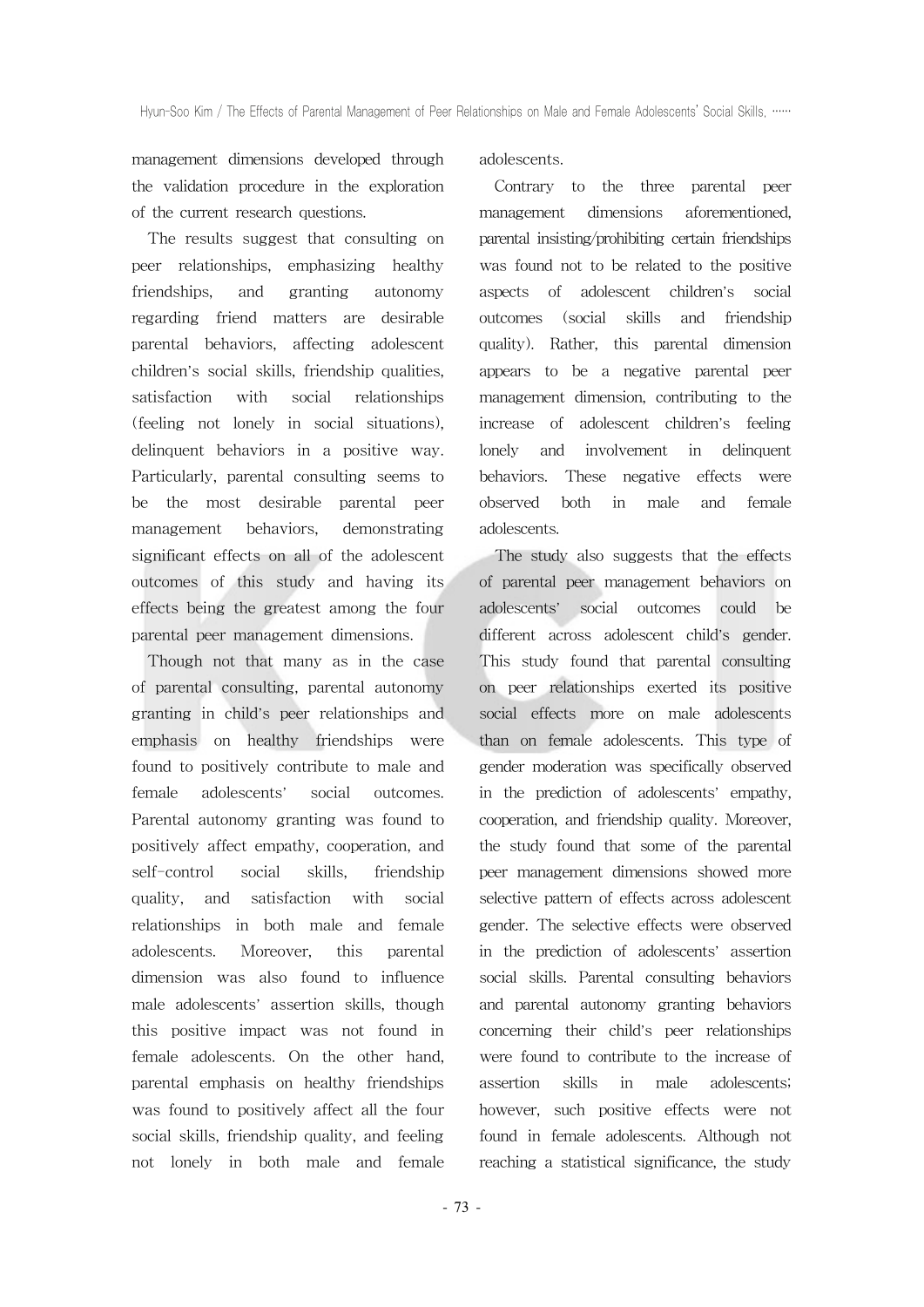also found similar gender moderation tendencies in the relationships between parental autonomy granting and adolescent empathy social skills and between parental autonomy granting and adolescent friendship quality.

Given these findings, no noticeable differences were found between Western and Korean cultures in the effects of parental peer management practices on their adolescent child's social outcomes. Though not many studies have been done in the past, Mounts (2004, 2011), in her studies using American adolescent samples, found that parental consulting on peer relationships and autonomy granting work positively to adolescents' social skills, peer relationships, delinquency, and drug use. These results were replicated in this study.

Slight difference was found in parental mediation of child's peer relationships. As discussed earlier in this paper, this parental dimension has been viewed to be composed of heterogeneous items, including items pertaining to parental support and items pertaining to parental prohibition and guidance, which is more intrusive type of parental peer management. This heterogenous nature of the parental dimension seem to result in somewhat mixed findings (Lee, 2009a; Lee, 2009b; Mounts, 2004, 2007; Soenens et al., 2007; Vernberg et al., 1993). However, this study differentiated parental mediation items into three categories, items of parental insistence/inhibition, items of parental emphasis on healthy friendships, and items of parental consultation, and found parental emphasis and parental

consultation to be a parental dimension beneficial to adolescent child's social development and functioning and parental insistence/prohibition to be a parental dimension nonbeneficial to child social development and functioning.

In sum, this study gave a chance to shed light on the effects of specific parental peer management behaviors on adolescent children's social and delinquent outcomes. In particular, this study specified components of parental mediation dimension, which has been viewed as a vague parental dimension, and investigated the effects of these differentiated parental dimensions (parental insisting/prohibiting of certain friendships and parental emphasis on having healthy friendships) on adolescent children's social and delinquent outcomes. In addition, this study addressed gender moderation in the parental effects on adolescent children's social functioning. From the study, we can assume that parent training which help parents better consult with their adolescent child about peer problems, emphasize how important to have good friends, and give autonomy in their peer choice will be beneficial to adolescents' social development and functioning.

Lastly, we want to provide directions for future studies.

The results of this investigation should be interpreted with caution, mainly because this study used a cross-sectional design. Although we conceptualized a causal model, direction of effects between parental peer management behaviors and adolescents' social and delinquent outcomes is not addressed in this study. Use of a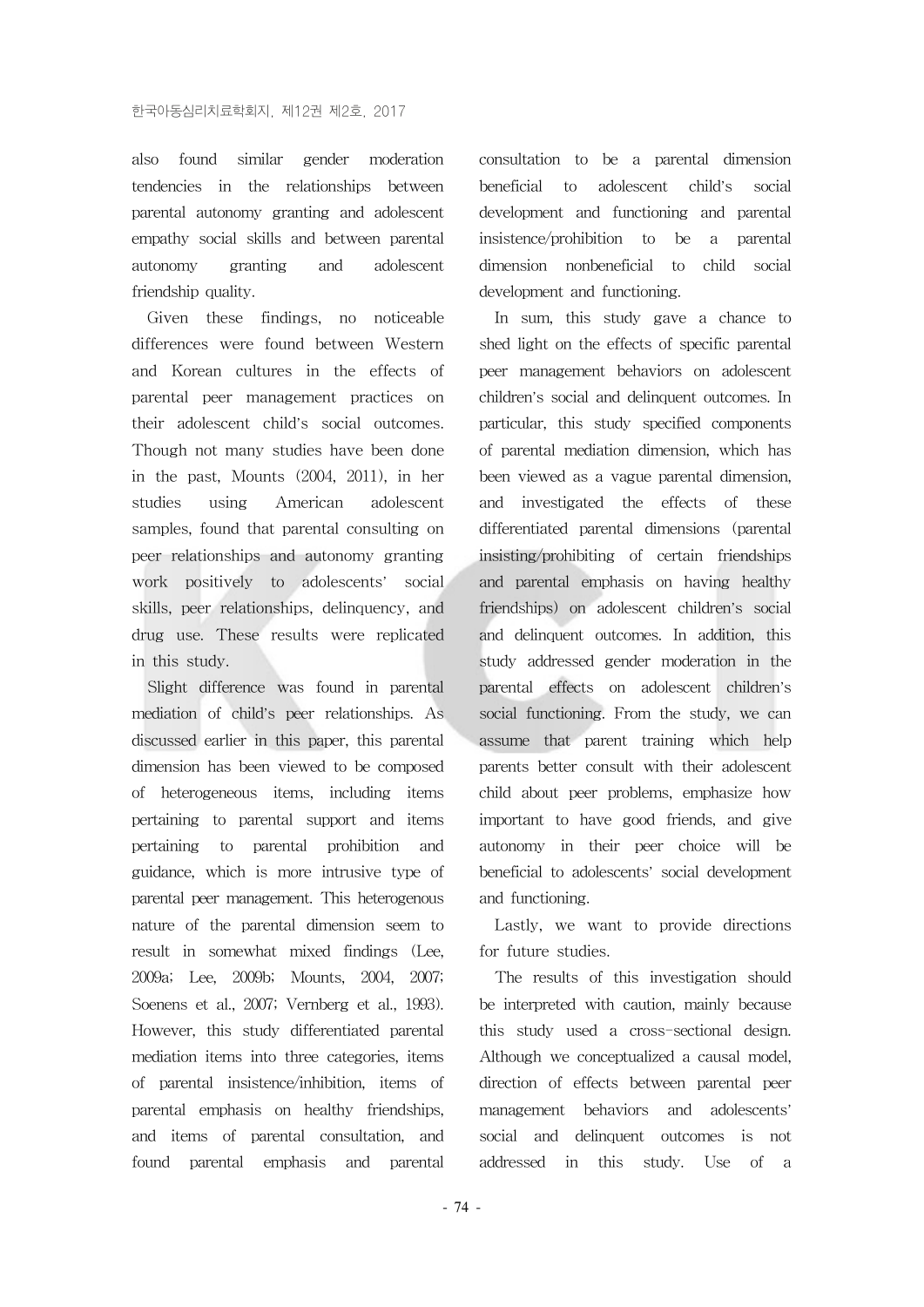longitudinal design would better address the direction of effects.

Future study should address whether the findings from this study will be replicated in schoolers. Previous studies suggest that more direct parental control, which might not be beneficial to adolescents, could result in positive outcomes in young children (e.g., Choi, 2016). The future study of this kind will address differential effects of parental peer management behaviors on children depending on child developmental stage.

This study tried to address the effects of specific parenting behaviors on children as compared to the effects of parental styles, more general pattern of caregiving, on children. Several researchers including Darling and Steinberg (1993) and Deater-Deckard and Dodge (1997) argued that parenting style is a general pattern of caregiving that provides context for specific episodes of parental childrearing behaviors. Future study should address whether parenting style will moderate the effects of parental peer management behaviors on adolescents' social and behavioral functioning.

#### **References**

- Achenbach, T. M. (1991). Integrative guide for the 1991 CBCL/4-18, YSR and TRF profiles. Burlington: Department of Psychiatry, University of Vermont.
- Aiken L., & West, S. (1991). Multiple regression: Testing and interpreting

interactions. Newbury Park, CA: Sage.

- Brown, D. T., Odueyungungbo, A., Thabane, L., Byrne, C., & Smart, L. A. (2010). Parenting-by-gender interactions in child psychopathology: Attempting to address inconsistencies with a Canadian national database. Child and Adolescent Psychiatry and Mental Health, 4, 5-17.
- Chang, L., Schwartz, D., Dodge, K. A., & McBride-Chang, C. (2003). Harsh parenting in relation to child emotion regulation and aggression. Journal of Family Psychology, 17, 598-606.
- Choi, J. Y. (2016). Effect of perceived parental internet control on the internet addiction: Moreating effects of developmental stage and sex. Unpublished master's thesis, Hanyang University, Korea.
- Clark, L. A., & Watson, D. (1995). Constructing validity: Basic issues in objective scale development. Psychological Assessment, 7, 309-319.
- Cunningham, J. N., Kliewer, W., & Garner, P. W. (2009). Emotion socialization, child emotion understanding and regulation, and adjustment in urban African American families: Differential associations across child gender. Development and Psychopathology, 21, 261-283.
- Darling, N., & Steinberg, L. (1993). Parenting style as context: An integrative model. Psychological Bulletin, 113, 487-496.
- Deater-Deckard, K., & Dodge, K. A. (1997). Externalizing behavior problems and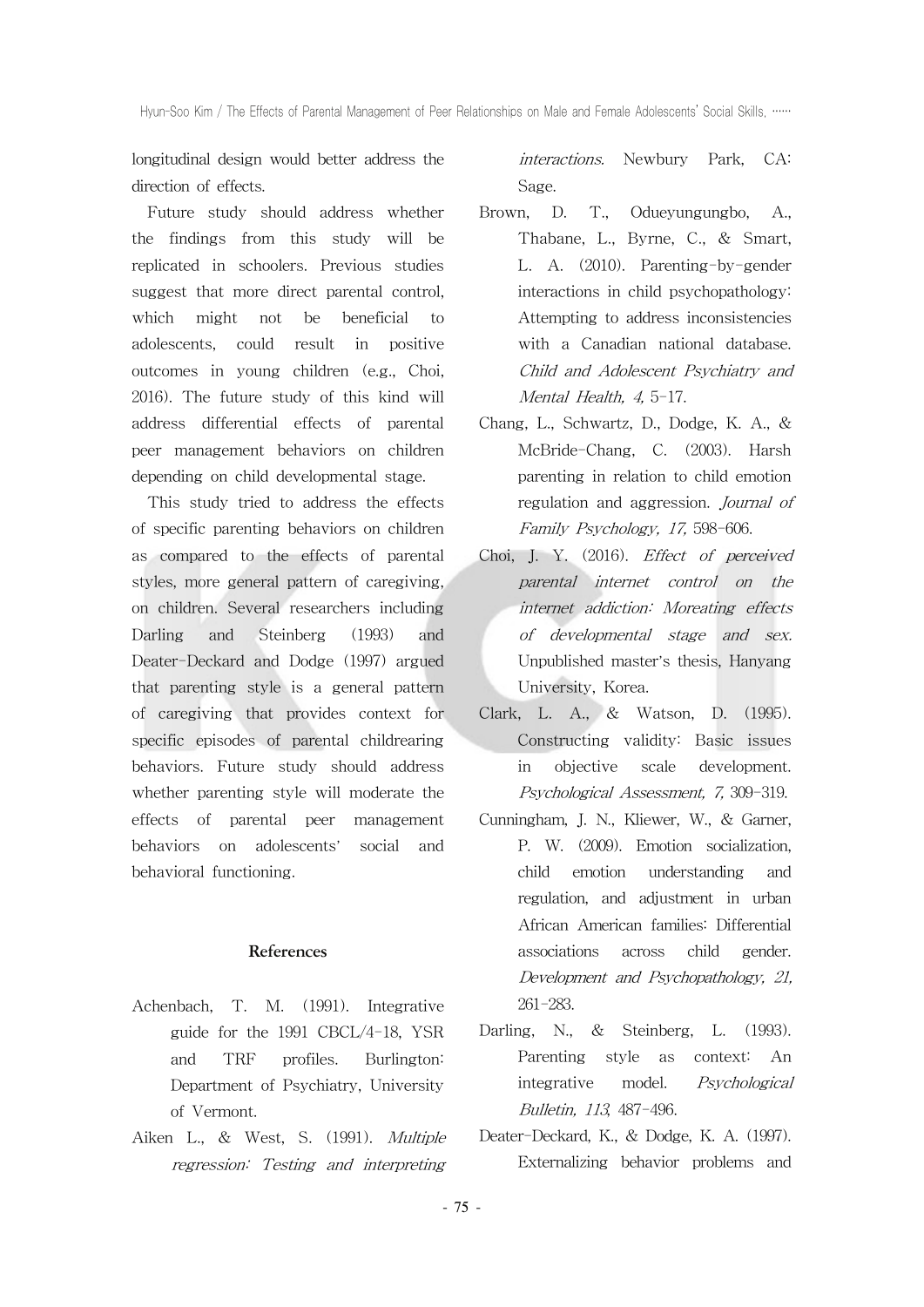discipline revisited: Nonlinear effects and variation by culture, context, and gender. Psychological Inquiry, 8, 161-175.

- Gresham, F. M., & Elliott, S. N. (1990). Social skills rating system manual. Circle Pines, MN: American Guidance Service.
- Griffin, K. W., Botvin, G. J., Scheier, L. M., Diaz, T., & Miller, N. L. (2000). Parenting practices as predictors of substance use, delinquency, and aggression among urban minority youth: Moderating effects of family structure and gender. Psychological Addict Behaviors, 14, 174-184.
- Kerr, M., & Stattin, H. (2000). What parents know, how they know it, and several forms of adolescent adjustment: Further support for a reinterpretation of monitoring. Developmental Psychology, 36, 366-380.
- Kwon, J. W., & Lee, E. H. (2006). The effects of impulsivity, parent's childrearing attitude, parent-adolescent communication, and self-control on adolescent problem behavior. Studies on Korean Youth, 17, 325-351.
- Lee, J. E. (2009). The relationships of ego-resilience of adolescents and peer relationship management strategies of parents' to peer relationships of adolescents. Unpublished master's thesis, Dankook University, Korea.
- Lee, S. Y. (2009). Mother's management strategy of peers relations, friendship quality and problem behavior: The moderating effct of parental style. Unpublished master's

thesis, Ewha University, Korea.

- Longman, R. S., Cota, A. A., Holden, R. R., & Fekken, G. C. (1989). A regression equation for the parallel analysis criterion in principal components analysis: Mean and 95th percentile eigenvalues. Multivariate Behavioral Research, 24, 59-69.
- Maccoby, E. E. (1992). The role of parents in the socialization of children: An historical review. Developmental Psychology, 28, 1006-1017.
- Mendelson, M. J., & Aboud, F. E. (1999). Measuring friendship quality in late adolescents and yound adults: McGill Friendship Questionnaires. Canadian Journal of Behavioural Science, 31, 130-132.
- Mounts, N. S. (2000). Parental management of adolescent peer relationships: What are its effects on friend selection? In K. Kerns, J. Contreras, & A. Neal-Barnett (Eds.), Family and peers: Linking two social worlds (pp.169- 193). New York: Praeger.
- Mounts, N. S. (2001). Young adolescents' perceptions of parental management of peer relationships. Journal of Early Adolescence, 21, 92-122.
- Mounts, N. S. (2004). Adolescents' perceptions of parental management of peer relationships in an ethnically diverse sample. *Journal of Adolescent* Research, 19, 446-467.
- Mounts, N. S. (2007). Adolescents' and their mothers' perceptions of parental management of peer relationships. Journal of Research on Adolescence, 17, 169-178.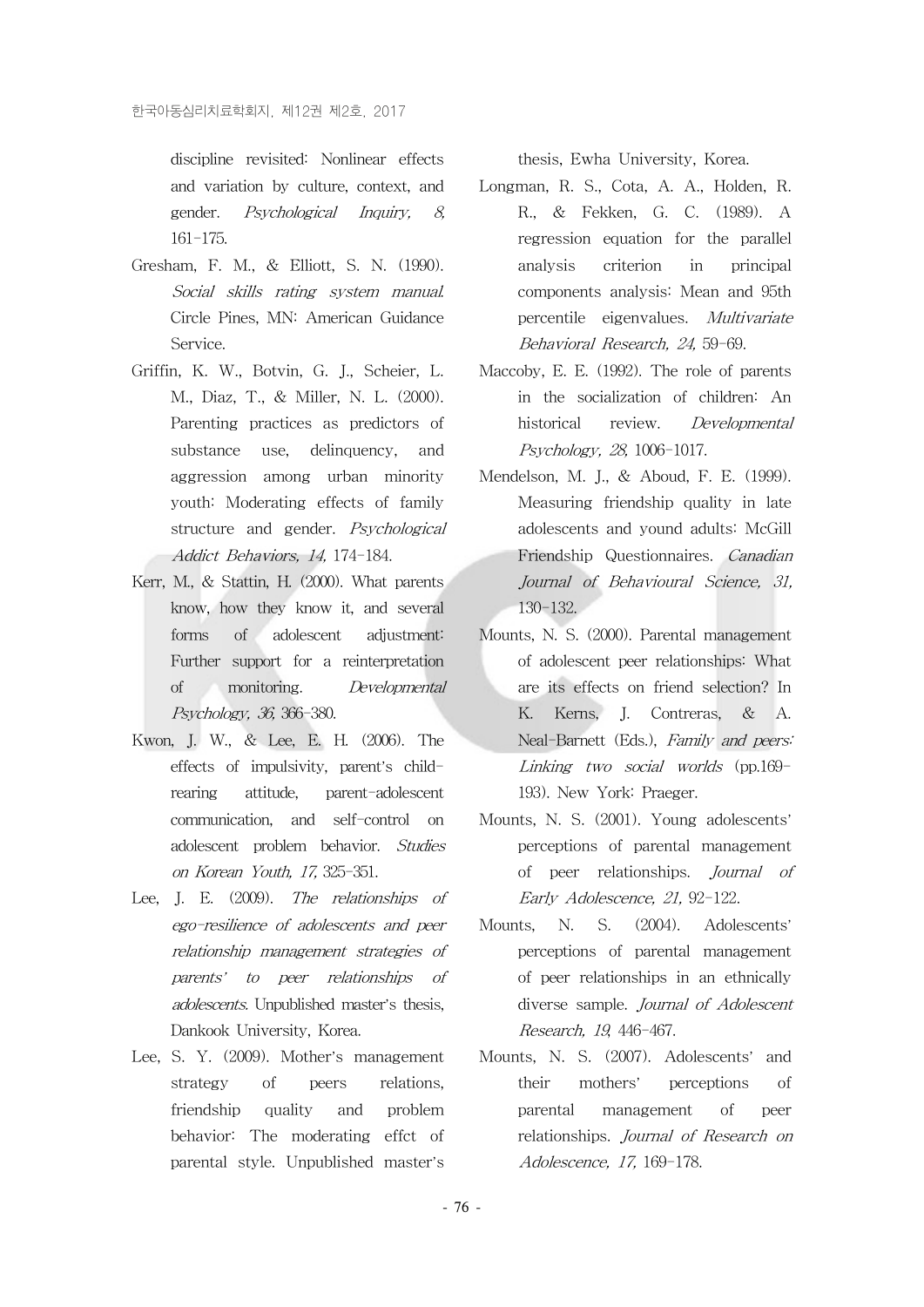- Mounts, N. S. (2011). Parental management of peer relationships and early adolescents' social skills. Journal of Youth Adolescence, 40, 416-427.
- Mounts, N. S., & Kim, H. S. (2009). Expectations for parental management of dating in an ethnically diverse sample of early adolescents. Journal of Adolescent Research, 24, 531-560.
- Rothbaum, F., & Weisz, J. R. (1994). Parental caregiving and child externalizing behavior in nonclinical samples: A meta-analysis. Psychological Bulletin, 116, 55-74.
- Russell, D., Peplau, L. A., & Cutrona, C. E. (1980). The revised UCLA loneliness scale: Concurrent and discriminant validity evidence. Journal of Personality and Social Psychology, 39, 472-480.
- Russell, D., Peplau, L. A., & Ferguson, M. L. (1978). Developing a measure of loneliness. Journal of Personality Assessment, 42, 290-294.
- Soenens, B., Vansteenkiste, M., Smits, I., Lowet, K., & Goossens, L. (2007). The role of intrusive parenting in the relationship between peer management strategies and peer affiliation. Journal of Applied Developmental Psychology, 28, 239-249.
- Stattin, H., & Kerr, M. (2000). Parental monitoring: A reinterpretation. Child Development, 71, 1072-1085.
- Vernberg, E. M., Beery, S. H., Ewell, K., & Abwender, D. A. (1993). Parents' use of friendship facilitation strategies and the formation of friendships in early adolescence: A prospective study. Journal of Family Psychology, 7,

356-369.

Youniss, J., DeSantis, J., & Henderson, S. (1992). Parents' approaches to adolescents in alcohol, friendship, and school situations. In I. Sigel, A. V. McGillicuddy-Delisi, &J. J. Goodnow (Eds.), Parental belief systems: The psychological consequences for children (pp.199-216). Hillsdale, NJ: Lawrence Erlbaum.



원고 접수일 : 2017. 07. 10 수정 원고접수일 : 2017. 08. 16 게재 결정일 : 2017. 08. 22